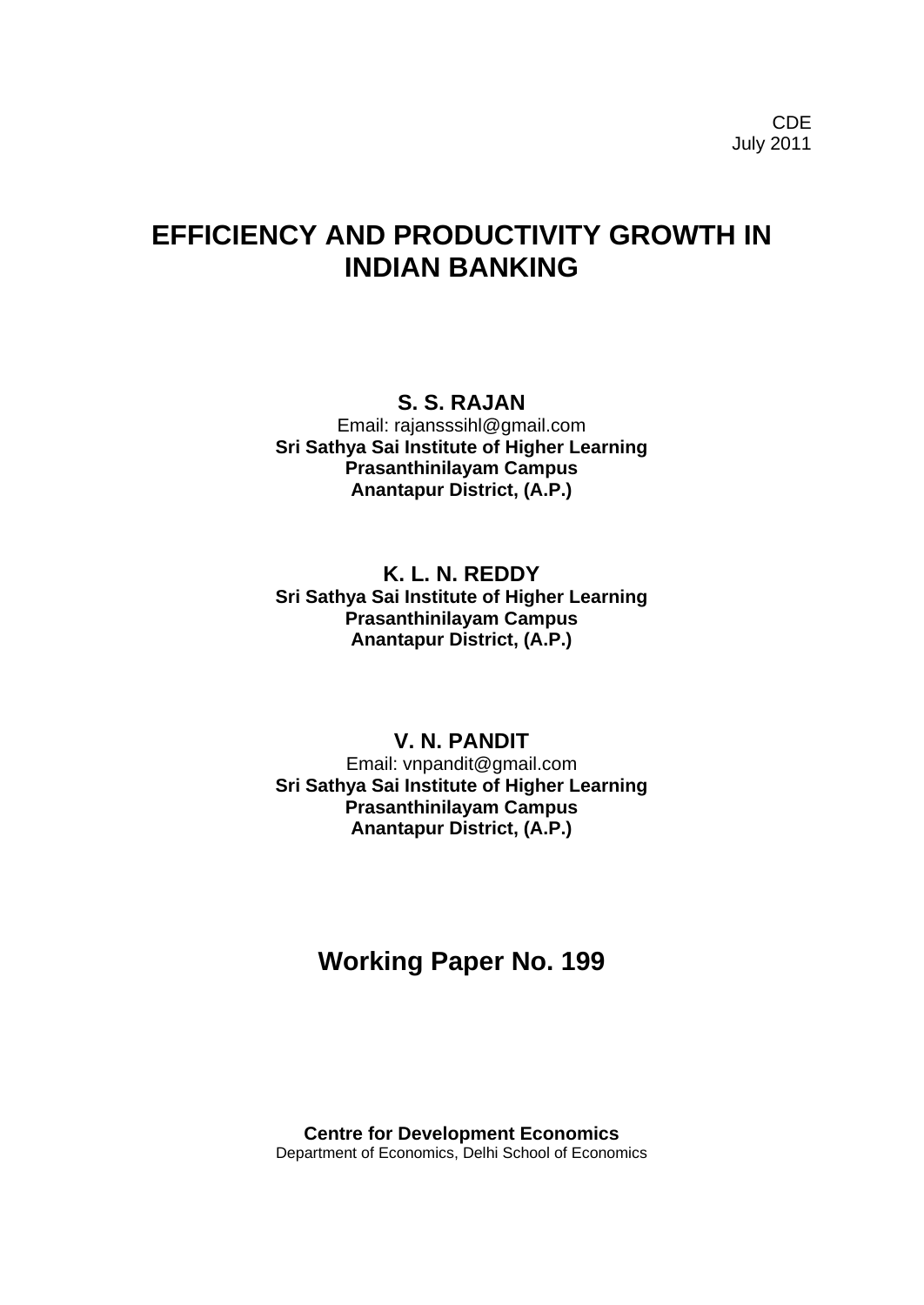### **Efficiency and Productivity Growth in Indian Banking**

S. S. Rajan, K. L. N. Reddy and V. Pandit<sup>[1](#page-1-0)</sup>

Department of Economics Sri Sathya Sai Institute of Higher Learning, Prasanthinilayam Campus, Anantapur District, (A.P.), Pin. 515134.

#### Abstract

This paper attempts to examine technical efficiency and productivity performance of Indian scheduled commercial banks, for the period 1979-2008. We model a multiple output/multiple input technology production frontier using semiparametric estimation methods. The endogenity of multiple outputs is addressed by semi parametric estimates in part by introducing multivariate kernel estimators for the joint distribution of the multiple outputs and correlated random effects. Output is measured as the rupee value of total loans and total investments at the end of the year. The estimates provide robust inferences of the productivity and efficiency gains due to economic reforms.

**Key words:** *Banking, Frontier efficiency, Productivity*. **JEL Classification:** *E23, G21, D24*.

<span id="page-1-0"></span> <sup>1</sup> For correspondence please contact **Mr. S. S Rajan**, Doctoral Research Scholar, Sri Sathya Sai Institute of Higher Learning, Prasanthinilayam Campus, Anantapur District, (A.P.), Pin. 515134. Ph.: No. (08555) 287235, E - Mail: [rajansssihl@gmail.com](mailto:rajansssihl@gmail.com)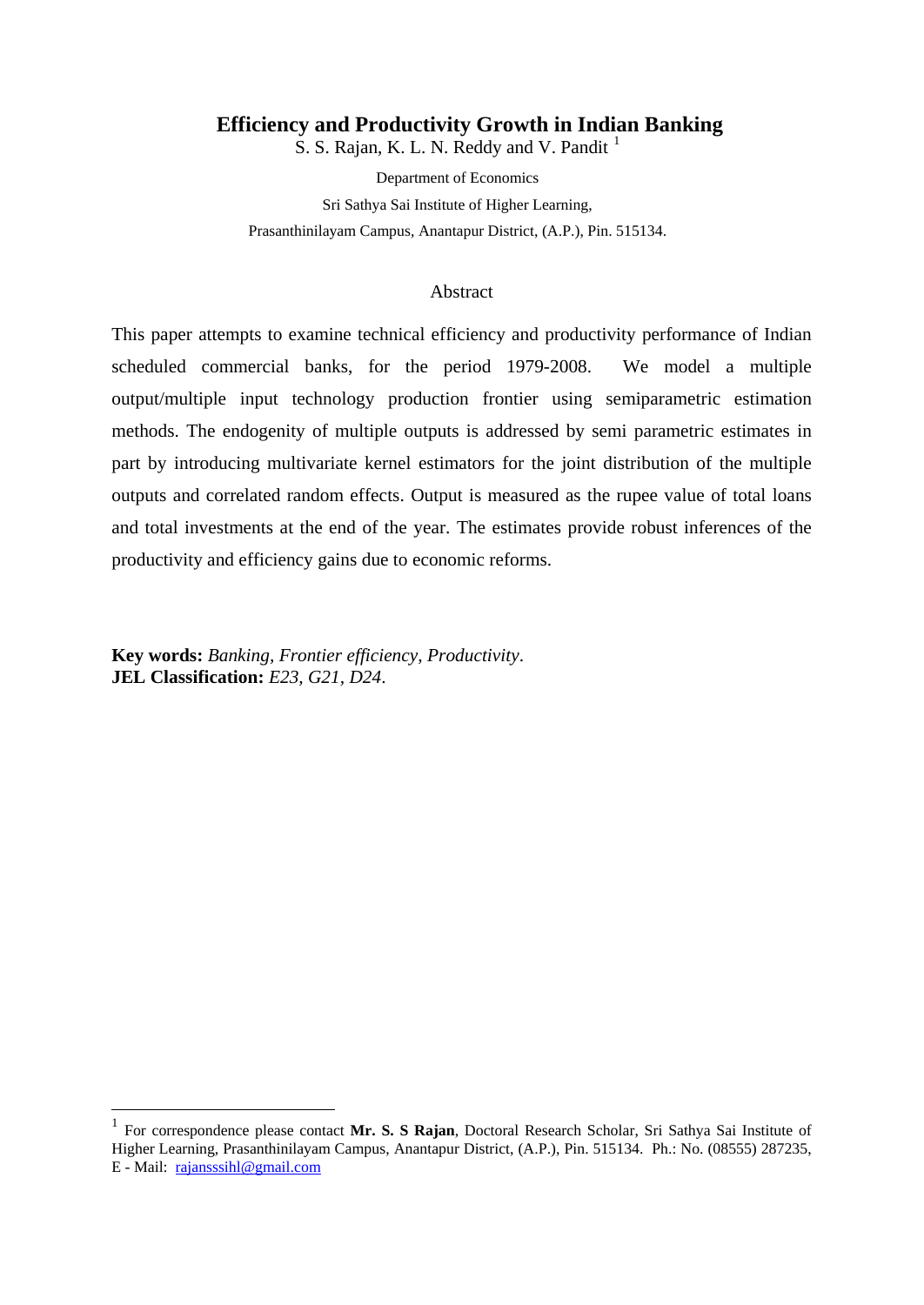#### **Efficiency and Productivity Growth in Indian Banking**

#### **1. Introduction**

Indian financial services industry is dominated by the banking sector that contributes significantly to the level of economic activity, as empirically demonstrated by Jadhav and Ajit (1996). The banking structure in India is broadly classified into public sector banks, private sector banks and foreign banks. The public sector banks continue to dominate the banking industry, in terms of lending and borrowing, and it has widely spread out branches which help greatly in pooling up of resources as well as in revenue generation for credit creation. The role of banks in accelerating economic development of the country has been increasingly recognized since the nationalization of fourteen major commercial banks in 1969 and six more in 1980. This facilitated the rapid expansion of banking in terms of its geographical reach covering rural India, in turn leading to significant growth in deposits and advances. Eventually, however, the government used banking sector to finance its own deficit by frequently increasing cash reserve ratios (CRR) and statutory liquidity ratio (SLR). This, in turn, affected the resource position of commercial banks adversely, restricting their lending and thereby the ability to generate profits. Besides, inefficiency and lack of competition caused the non-performing assets in the public sector banks to rise from 14 % in 1969 to 35 % in 1990. This problem had to be tackled during the nineties by undertaking an array of financial reforms.

Deregulation of the Indian financial system in 1991 followed by various financial sector reforms during the period 1990 through 1998 led to a major restructuring of the Indian banking industry<sup>[2](#page-2-0)</sup>. This includes reductions in the CRR and SLR which were as high as 15 % and 38.5% respectively in 1991, and preempted 53.5 % of incremental deposits. These rates were reduced in a series of steps. By 2005, the SLR got dropped to 25 % and CRR to 4.5% of total deposits. The reforms were however, more comprehensive and led to sharp changes in various parameters of banking system. Further, on the basis of the recommendations of the Steering Committee set up by RBI, 'Ownership and Governance' and the implementation of the 'New Capital Adequacy Framework' were formulated and issued to banks on February 15, 2005. As a result, the restrictions on geographical expansion and ceiling on interest rates were removed. With increased competition, declining margins on current business

<span id="page-2-0"></span><sup>&</sup>lt;sup>2</sup> The reforms were based on the recommendations of the Committee on Financial Systems (CFS) (Narasimham 1991) first, followed by those of Committee on Banking Sector Reforms (BSR) (Narasimham 1998) in a phased manner.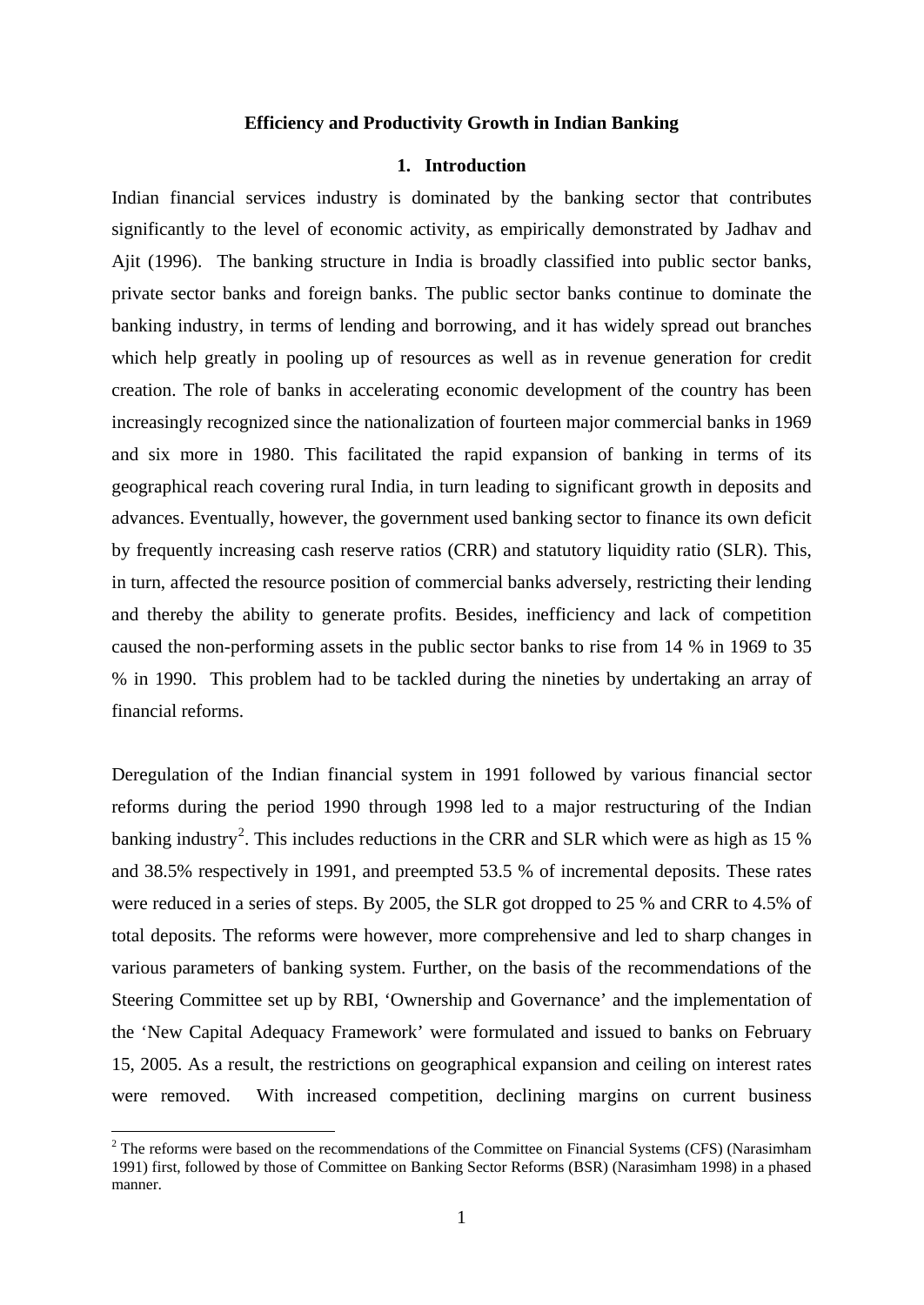operations, higher costs and greater risks, banking industry in general, had to face a two pronged challenge. They had on the one hand, to enhance their productivity and on the other, increase their ability to serve the nation in new ways with greater efficiency and effectiveness.

In such a scenario, banking industry had to sustain itself by increased reliance on cost minimization and by ensuring greater efficiency. Indian scheduled commercial banks in general, and the nationalized banks in particular, have had to spearhead the growth in banking business as they account for an overwhelming share of Rs 13,60,724 Crs' as total deposits and Rs 957697 Crs' as advances as on March, 2007. These reforms were broadly aimed to improve the performance of banks despite the unexpected global recession and internal disturbances. At this juncture banking sector is immensely competitive and growing in the right trend (Ram Mohan, 2008). With this in view it becomes necessary to ask weather the performance has improved? In what way and how much? The present study is thus focused on the following objectives:

- To review, problems related to the measurement of inputs and outputs.
- To measure *productivity* growth in Indian scheduled commercial banks (excluding Regional Rural Banks *RRB*) wherein, we identify productivity performance along with technical efficiency.
- To under take a comparison of efficiency gains across different groups of banks.

The exercise is based on the *semi-parametric* method of efficient estimation as proposed by Sickles (2005).

#### **2. Issues in the Measurement of input and Output**

Let us now turn to a review of empirical studies dealing with some broadly categorized aspect of the problem relating to the measurement of output. Obtaining a valid measure of output is crucial for modeling bank efficiency. In the literature, a variety of approaches have been followed and there is no harmony, among the researchers, on the measurement of banking output. The issue of measuring output assumes a special importance in the present case due to the fact that commercial banking is a service industry with all possible complications. First there is disagreement over which services are produced and how to measure them. Additionally, services in banking industry are often priced implicitly on the basis of below market interest rates on deposit balances, rendering observed revenue flow rather inaccurate as a measure of output. Second, banking also remains a highly regulated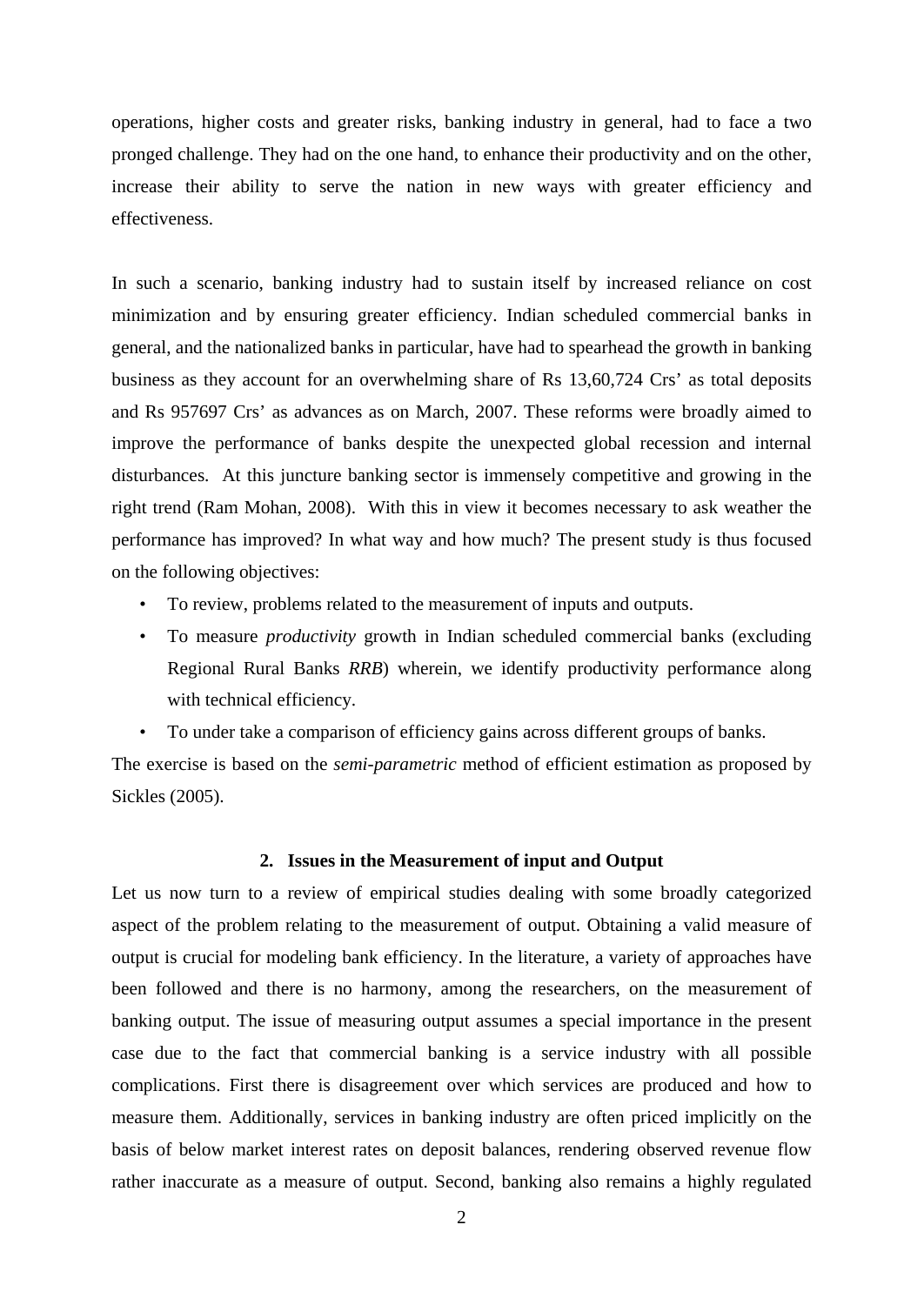industry in which substantial inefficiencies have been shown to exist. As a result, technical improvements that increase the productivity of most efficient firms may not be well reflected in the industry as a whole. Despite these difficulties it becomes important to analyze the externalities that a bank generates through its roles as the primary financial intermediary and for conduct of monetary policy. There are mainly two approaches for the selection of inputs and outputs the production approach and intermediation approach. Both these approach apply tradition micro economic theory of firm to banking and differ in specification of banking activities. The available literature on the identification of inputs and outputs let to the establishment of asset, user cost and value added approach. All the three approaches are the variants of intermediation approach.

According to the production approach, a bank activity that absorbs real resources is bank output. Benston, et, al, (1982) observes that output is measured in terms of what banks in turn form the basis of operating expenses. In this approach, banks are viewed as producers of loans and deposits account services using available input. Under this approach, outputs are measured by the number of accounts services as opposed to the rupee value and cost, interest expenses are excluded. Berger and Humphrey (1992) define bank outputs as behavior, which have large expenditure on labour and capital, and they are included in the deposits as both outputs and inputs of banking.

Purchased funds (commercial deposits, foreign deposits, and other liabilities) are considered as financial inputs to the intermediation process, as they require very small amounts of physical inputs (labour and capital). On the asset side, government securities and other nonloan investments are considered to be unimportant outputs, because their value-added requirements arc very low. Again, the cost criterion followed in the production approach does not adequately serve to distinguish financial inputs from financial outputs. Since, obtaining any financial input incurs some labour and capital costs. According to Mamalakis (1987), these measures of output in banking do have serious conceptual and measurement problems<sup>[3](#page-4-0)</sup>.

<span id="page-4-0"></span><sup>&</sup>lt;sup>3</sup> Mamalakis (1987) attempted to solve the banking imputation problem, first, by developing and using a theory of financial Services. The gross Interest rate was unbundled into (a) the pure Interest rate. (b) charges for financial services and (c) other (unilateral transfer) charges. Second. It was demonstrated that the charges for financial services are totally separate and distinct from the property Income called (pure) interest. Third. It was shown that a "banking Imputation" equal to the difference between property income received and property Income paid out, as recommended the United Nation, overstates Income generated by the financial sector by an amount equal to reserves for future losses (estimated unilateral transfers).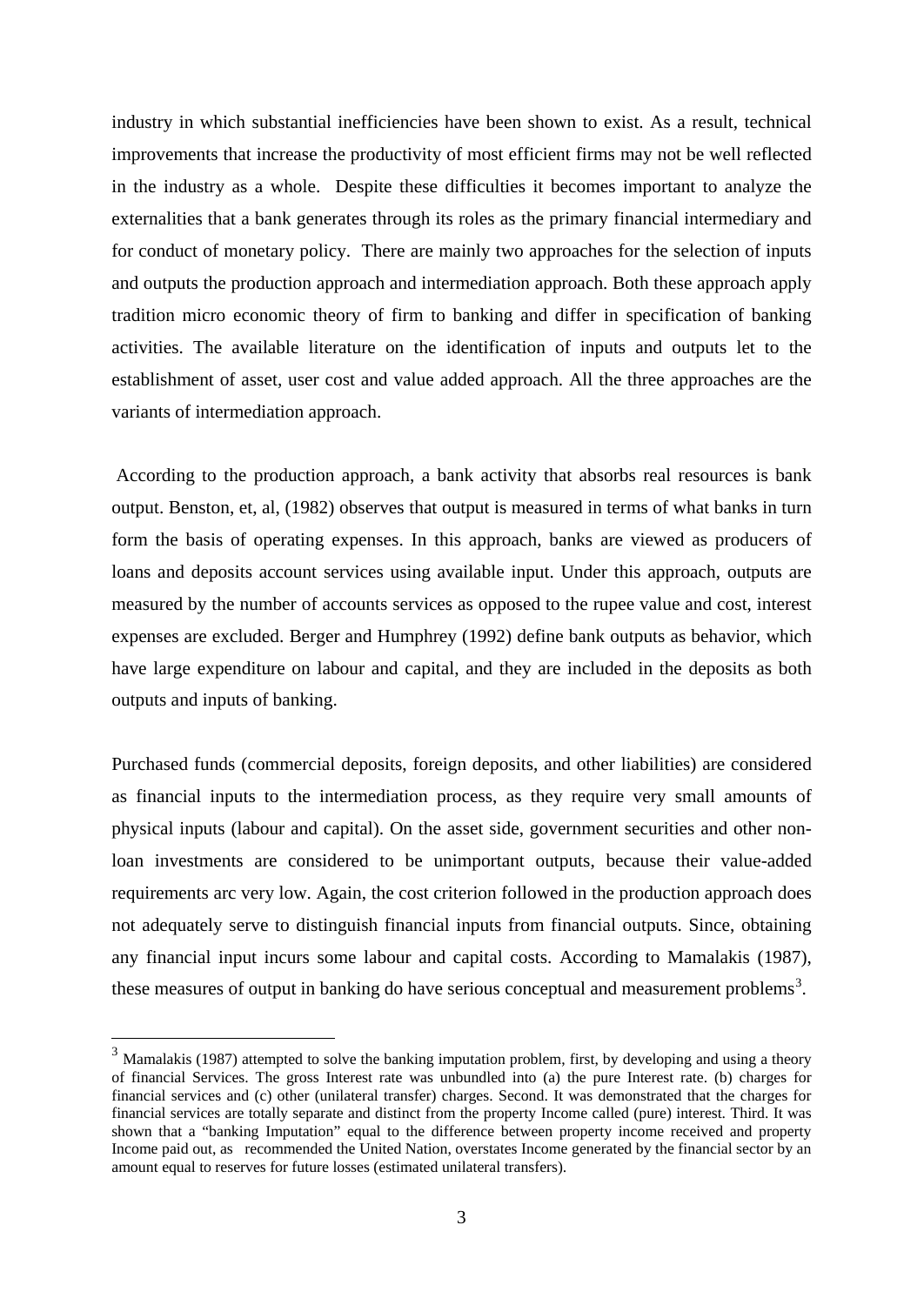The user cost approach determines whether a financial product is an input or an output on the basis of its net contribution to bank revenue. If the financial returns on an asset exceed the opportunity cost of funds or if the financial costs of a liability are less than the opportunity cost, then the instrument is considered to be a financial output. Otherwise, it is considered to be a financial input Barman, (2007). Hancock, (1985) first applied the user cost approach. In a nutshell the user cost of a financial product can be calculated as its holding cost minus the reference rate. However, it is difficult to translate this concept into practice for several reasons Barman and Samanta, (2007). The complexities involved in measuring income begin with the initial conceptualization of a bank's output set, and persists with the issues involved in pricing various inputs and outputs. For example, is the service of accepting deposits an input or an output? What is the price paid by the depositor for indirect banking services such as safe custody and the issuance of cheques? And, as related questions; how are financial services sold? Are they number of transaction based or quantity of money based? The recognition and assessment of output and prices for these components of intermediation services present many challenges, both methodological and empirical.

Under the asset approach also called, intermediation approach, banks are financial intermediaries between liability holders and for those who receive bank funds. Sealey and Lindley (1977) consider loans and other assets as bank output, as they generate the bulk of the direct revenue that banks earn; deposits and other liabilities as inputs to the intermediation process because they provide the raw material of investible funds. Mamalakis (1987) makes some distinction between the funds intermediation and deposit services of a bank, whereas the asset approach considers only the former. Another criticism of this approach is that its grouping of inputs and outputs is arbitrary the choices made by some researchers are disputed by others, and the approach admits no mechanisms for resolving such debates<sup>[4](#page-5-0)</sup>. Thus, the measurement of output of a bank remains a case of disagreement, among researchers. In this study, we specify earning assets, i.e., loans and investments are output. Following intermediation approach, we define output as the rupee value of total earning assets, say (Y). Since loans and investment generates the bulk of the revenue that banks earn, we use implicit GDP price deflators to obtain the real values of output.

<span id="page-5-0"></span> <sup>4</sup> Triplett (1991) Comment in Berger and Humphrey (1992)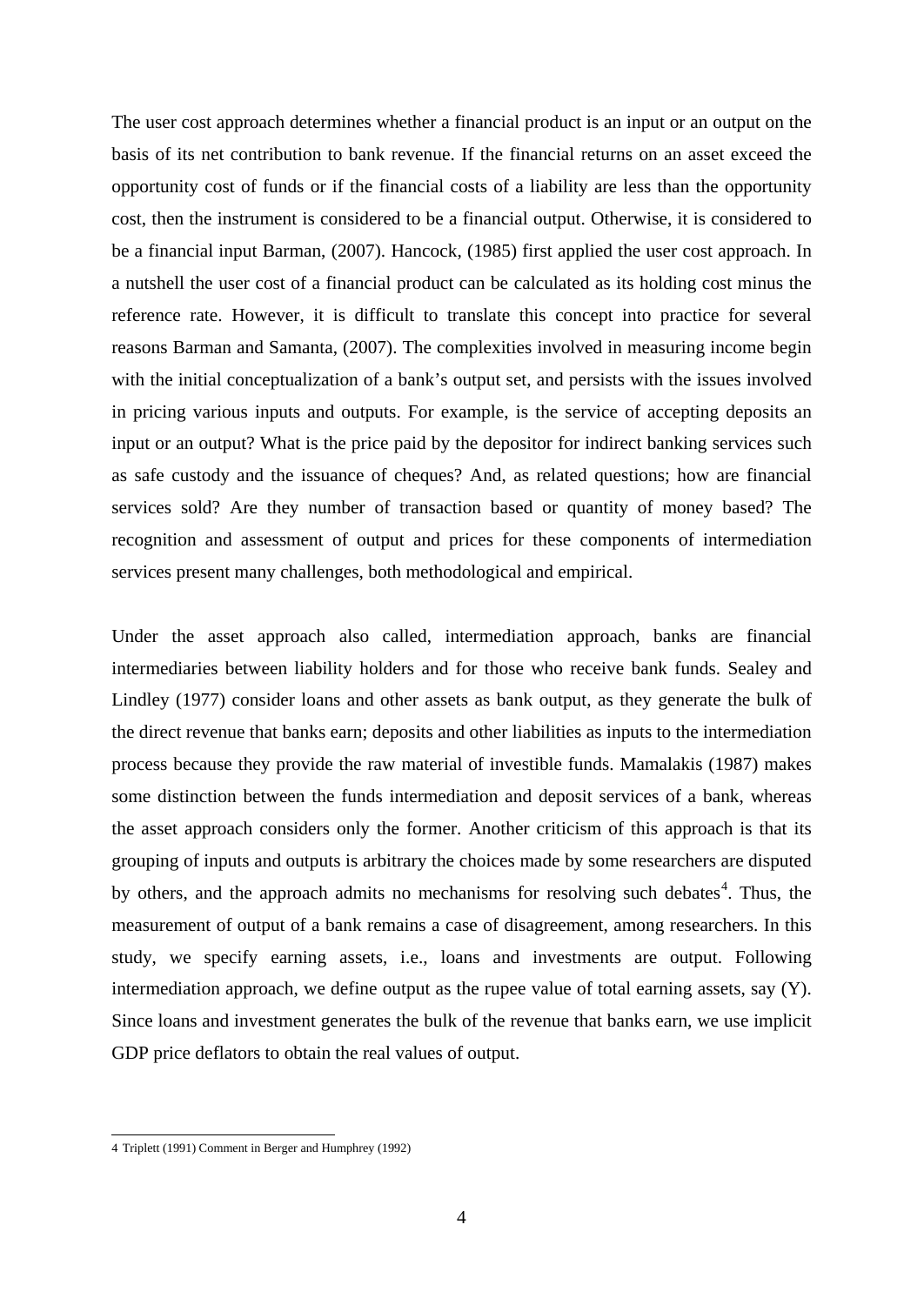#### **3. Evaluation of Efficiency**

Studies on bank productivity and efficiency have mostly related to the United States. For India investigations of this nature are still in a nascent stage and have typically adopted two approaches. The parametric Stochastic Frontier Analysis (SFA) and the non parametric Data Envelopment Analysis have been widely used for measuring efficiency scores in India. But estimation of efficiency scores using semiparametric methodology has been scarce. More specifically, the measurement of efficiency and productivity in Indian banks started with studies like Tyagarajan (1975), Rangarajan and Mampilly (1972), and Subrahmanyam (1993). While they examined various issues relating to the performance of Indian banking, none of these have examined the efficiency of bank service. Again, most of the writers have till date preferred the intermediation approach for two reasons. First, because this approach measures outputs in currency terms (dollars, pounds and rupees) which are readily available. Second, this approach takes into account both operating expenses as well as interest expenses.

Subsequently, Agarwal (1991) and Subrahmanyam (1993) have analyzed the banking sector's productivity growth, but no attempt has been made to link growth performance to changes in the regulatory environment. In particular, no attempt has been made to capture the effects of policy- included changes in quasi-fixed factors on productivity growth within a regulated environment. Following a new insight into the problem has given rise to some path breaking works (Bhattacharya et, al., 1997; Das, 1997; Sarkar et al., 1998 and Rammohan, 2002, 2003, 2004) which have evaluated the overall technical, allocative and scale efficiency of Indian banks governed under different regulatory regimes. These studies, however, share two limitations, namely, (i) the sample period relates only to the pre-reform period and, (ii) use of non-parametric Data Envelopment Analysis (*DEA*) to estimate technical efficiency, based on the input – output variables<sup>[5](#page-6-0)</sup>.

Breaking away from the specific features of studies mentioned above, several noteworthy studies like Kumbhakar and Sarkar, (2003, 2005); Shanmugham. & Das, (2004); Das et al., (2005); Sensarma, (2005); and Mahesh and Bhide, (2008) have recently been undertaken to examine bank efficiency in the post liberalization period, using Parametric analysis. We need to note that the objectives of commercial banks, whether cost minimization and or profit

<span id="page-6-0"></span><sup>&</sup>lt;sup>5</sup> See (Sathya, 2001) for a demonstration of the change in efficiency scores when inputs are changed.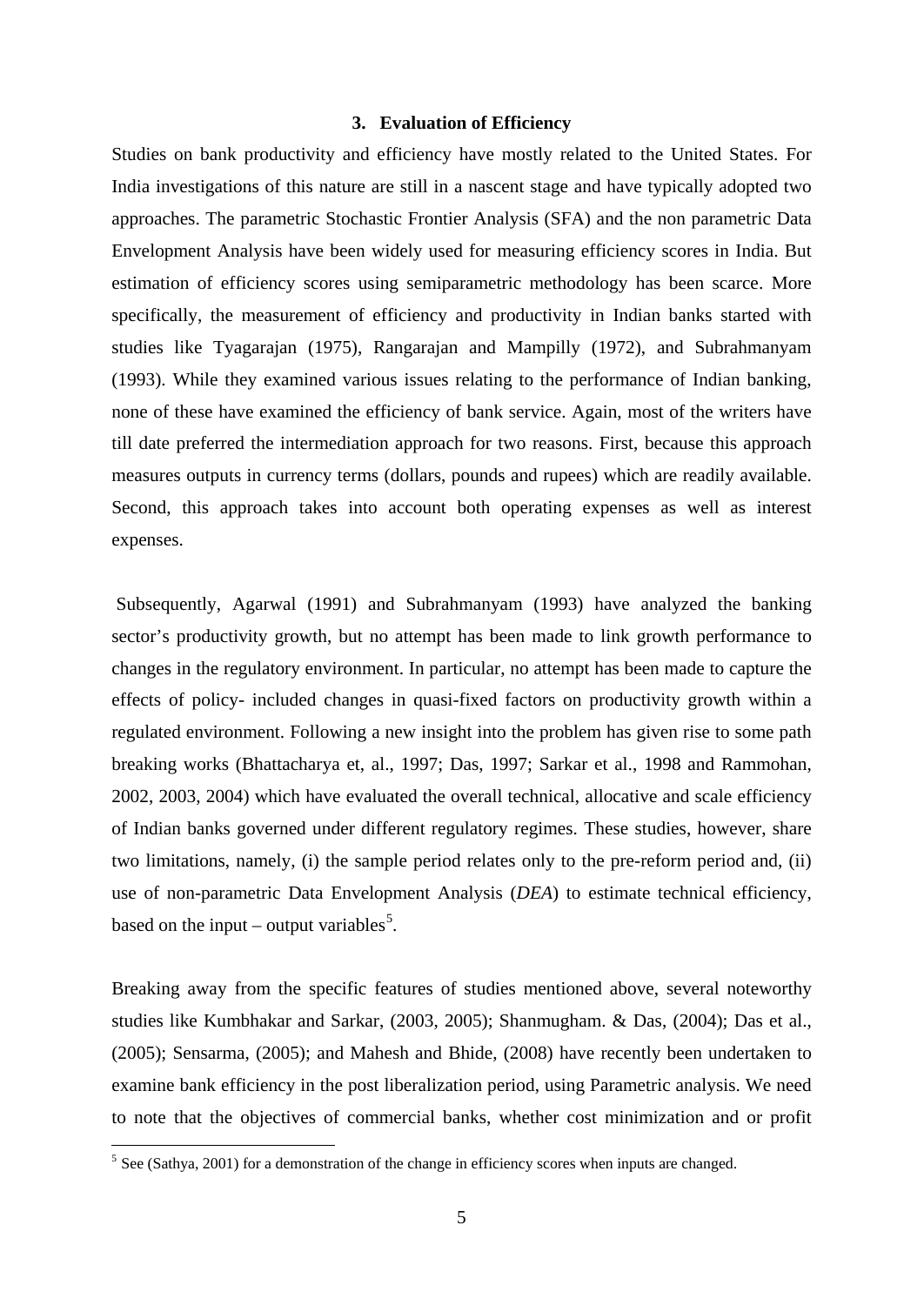maximization are indeed different from the objectives of the central bank of a country. For this reason any specific work would be more comprehensive if it addressed itself to the impact on credit creation. Mahesh and Bhide, (2008) address the impact of reform on the ability of the commercial banks to extend credit using parametric Stochastic Frontier Analysis (*SFA*)<sup>[6](#page-7-0)</sup> method of estimation, but does not go beyond 2004 Other studies stop short of even that year. Hence the need for updating.

An overview of the studies taken up so far shows that thy either, use the parametric *SFA,* or a non parametric [7](#page-7-1) *DEA* model to estimate efficiency. Typically under parametric frontier estimation, the functional form with respect to a subset of the regressors i.e. the density of the errors is not fully known. To overcome this problem in estimation we attempt to use a Semi Parametric Estimators as proposed by '(Sickles 2005)', explained in detail subsequently. Data on inputs, outputs and other related variables for Indian scheduled commercial banks (excluding regional rural banks) for the period 1979- 2008 are obtained from Reserve Bank of India's research department publication: *Statistical Tables Relating to Banks in India – 1979 through 2008.* Following the standard classification of RBI banks are grouped into four different groups: 1) The Nationalized Banks *(NB)*. 2) The State Bank and its Associates *(SB&A)*. 3) domestic private banks *(PB)*. 4) Foreign Banks *(FB)*.

#### **We use the following measures:**

*Outpu* : we consider a multiple output and input measures, which are in particular applicable to Indian Banking industry, and different researchers more or less agree with the view that earning assets, ie Loans, investments are two outputs, through which the bulk of bank revenue is earned. Following intermediation approach, we define out put as the rupee value of total loans and total investments at the end of the year.

*Loanable Fund:* Deposits and borrowings are treated as loanable fund input. Borrowings include both market borrowings and refinancing. Fund input is measured by the total rupee value of deposits plus borrowings at the end of the period. We use GDP at factor cost as price deflators to deflate the values of outputs and Lonable fund input.

<span id="page-7-1"></span>

<span id="page-7-0"></span><sup>&</sup>lt;sup>6</sup> The study by Sensarma (2005) looks only at cost and profit efficiency.<br><sup>7</sup> Non-parametric or distribution-free inferential statistical models pursue mathematical procedures for statistical hypothesis testing like linear programming and kernels which, unlike parametric models, make no assumptions about the probability distributions of the variables being assessed.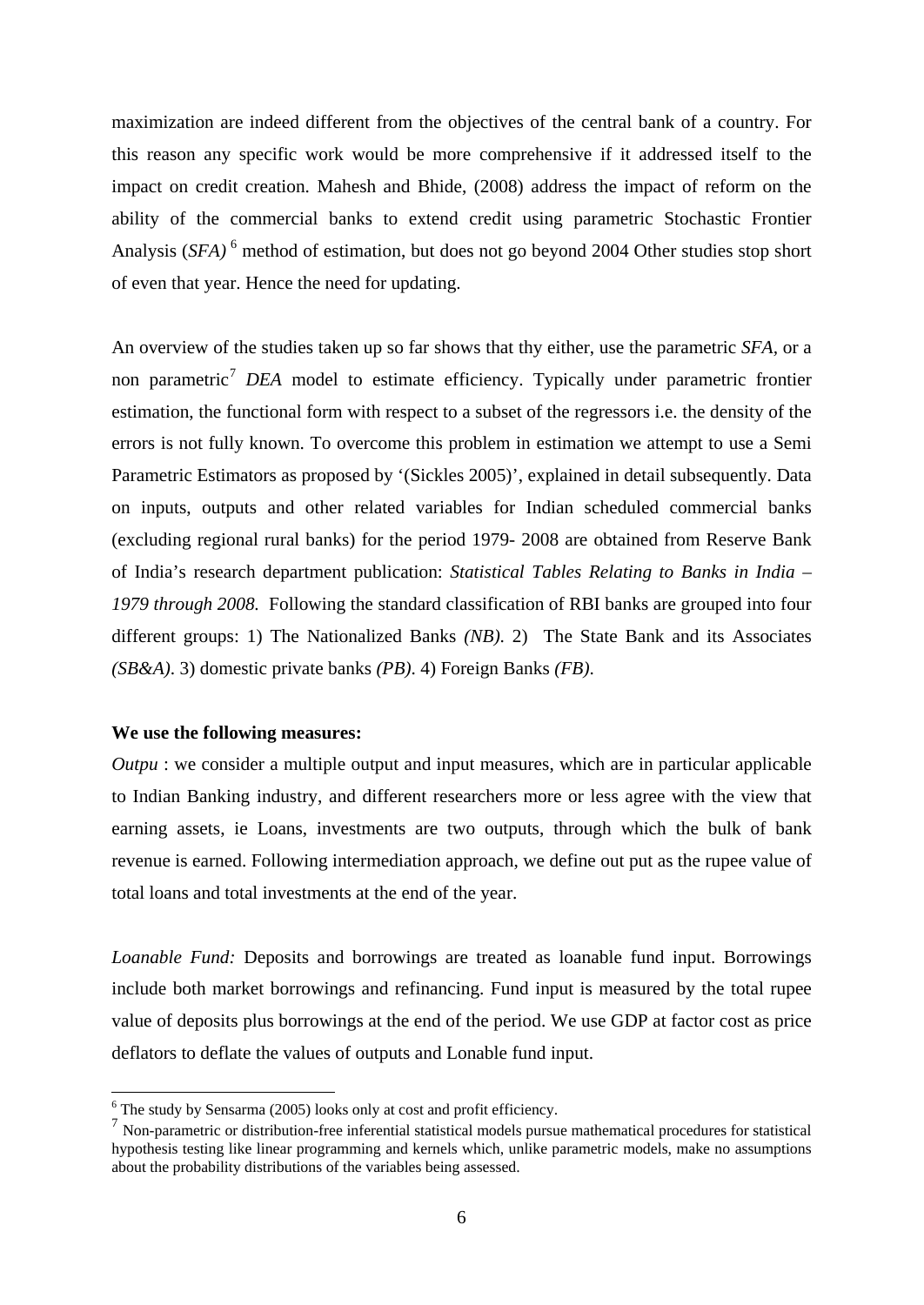*Labour Input:* We measure labour by no of employees which comprises of all the employees viz., officers and other employees i.e., clerks and sub staff.

*Capital input:* Capital input is a crucial input in the production process and it is the most complex of all the inputs to measure. Therefore, the cost of capital services is calculated as a sum total of (a) Value of owned assets at the end of each period multiplied by PLR of IDBI (Rental cost of owned assets) for calculating the opportunity cost of owned assets. (b) Rental cost for rented and leased assets. (C) Cost arising due to depreciation and repairs and maintenance of bank property.

#### **4. Analytical model**

Before we move on to explain the semi parametric estimation it is advisable that we state in brief the salient characteristics of the parametric and the non parametric models. A parametric model or finite-dimensional model is a family of distributions that can be described using a finite number of parameters. These parameters are usually collected together to form a single k-dimensional parameter vector  $\phi = (\phi_1, \phi_2, \dots, \phi_K)$ . Parametric methods are also used to estimate the frontier with an explicit functional form. These types of frontier estimation methods fall under stochastic frontier estimation (SFE) techniques. An advantage of using the SFE method is that it can handle stochastic noise. However, the requirement of apriori (explicit) specification of the production function and assumption of distributions for the error term without regard to the theory are considered as shortcomings of SFE.

On the other hand a Non-parametric or distribution-free inferential statistical model pursues mathematical procedures for statistical hypothesis. Linear programming methods to construct piecewise surface over the data or kernels are used in the estimation of non parametric models. The data envelopment analysis (DEA) method is largely used as a non parametric tool in the literature. Unlike parametric models, no assumptions are made about the probability distributions of the variables being included. One problem with this particular method is that it has infinite number of solutions. Moreover, addition of an extra firm in a DEA cannot result in an increase in efficiency scores of the existing firms. It implies that there exists no correlation between the sample size and efficiency. In other words, scale efficiency does not figure in such analysis. Altogether, addition of an extra input or output in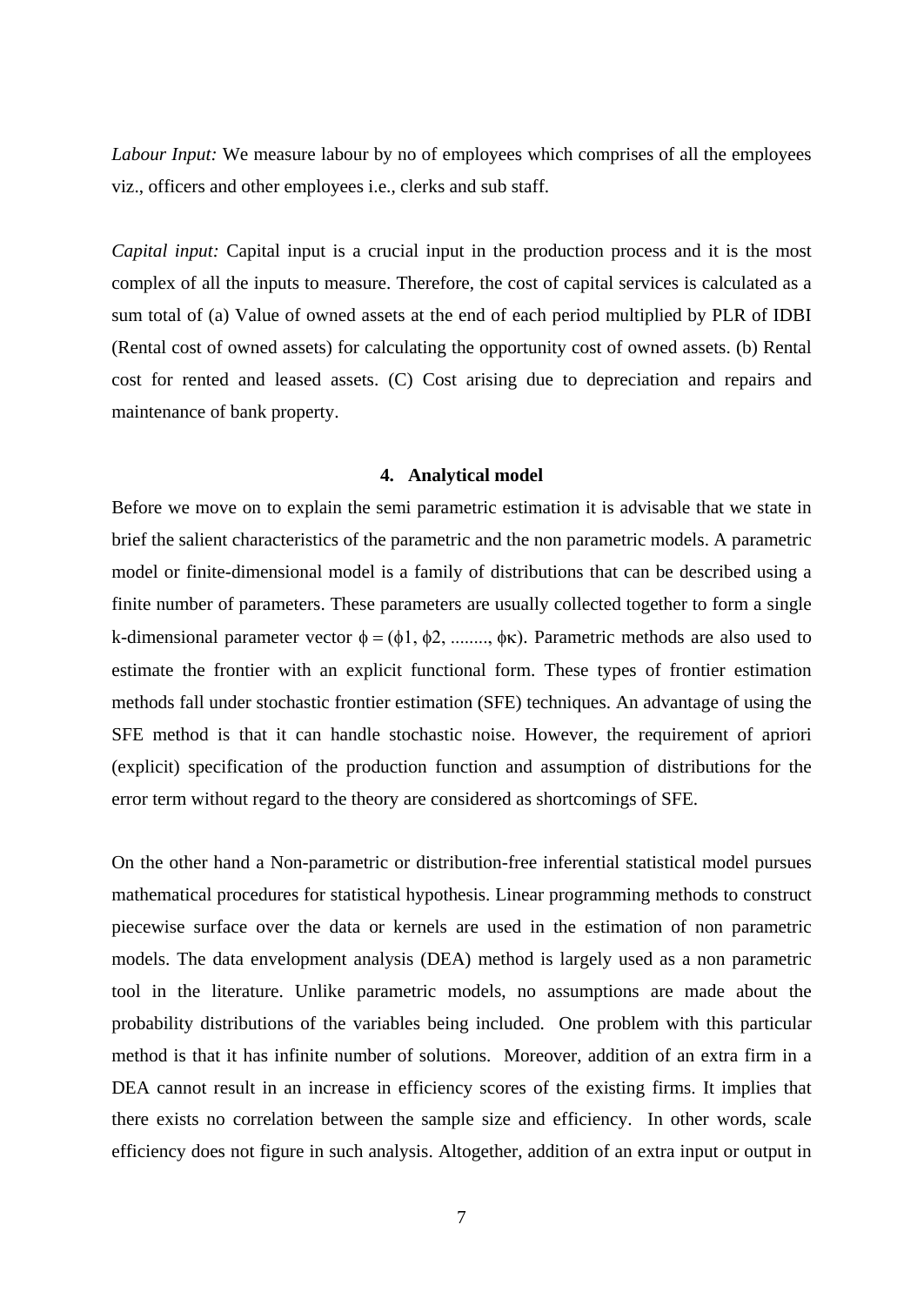a DEA model cannot result in a reduction in the efficiency scores. The point to be noted here is that, if an investigator wished to make an industry look good, he /she could reduce the sample size and increase the inputs /outputs in order to increase the efficiency scores. Well, this leads to the miscalculations of measurement errors and other stochastic noise. Thus, we note that both SFE and DEA techniques which have so far been used for India have serious limitations. Hence the need to take up a superior alternative.

To this end, we note that a semi parametric model combines both parametric and nonparametric models, designed to provide robust point estimates for the parameters that describe the technology while assuring the smallest standard errors for slope parameters. In semiparametric models, the parameter has both a finite dimensional component and an infinite dimensional component (often a real-valued function defined on the real space). They are often used in situations where the fully nonparametric model may not perform well or when the researcher wants to use a parametric model but the functional form with respect to a subset of the regressors or the density of the errors is not known.

A semi parametric model allows the regressors to be correlated with the random effects (random effects are nuisance parameters i.e a parameter which is not of immediate interest but which must be accounted for in the identification and analysis of those parameters which are of interest. The classic example of a nuisance parameter is the variance,  $\sigma^2$ , of a normal distribution, when the mean,  $\mu$ , is of primary interest.). The semiparametric models explore the impacts of various correlation patterns among random effects and regressors and therefore robust. We make use of Park, Sickles, Simar (PSS) efficient estimators for our inference. While *SFA* and *DEA* yield time-variant affects estimates, in the sense that the characteristics of output depend explicitly on time, the semi parameter efficient estimator gives us timeinvariant effects, whose output does not depend explicitly on time. With these broad perspectives, the present study attempts to estimate bank efficiency relating the impact of reform on its ability.

#### **Semi Parametric Estimation (SPE)**

The revenue frontier panel model used in the present study in its linear form can be written as

$$
Y_{it} = \alpha_i + X_{it} \beta + \varepsilon_{it} \quad \dots \dots \dots \dots (1)
$$

Where  $i = 1, \ldots, N$  *donates the observation and*;  $t = 1, \ldots, T$  *denotes time period*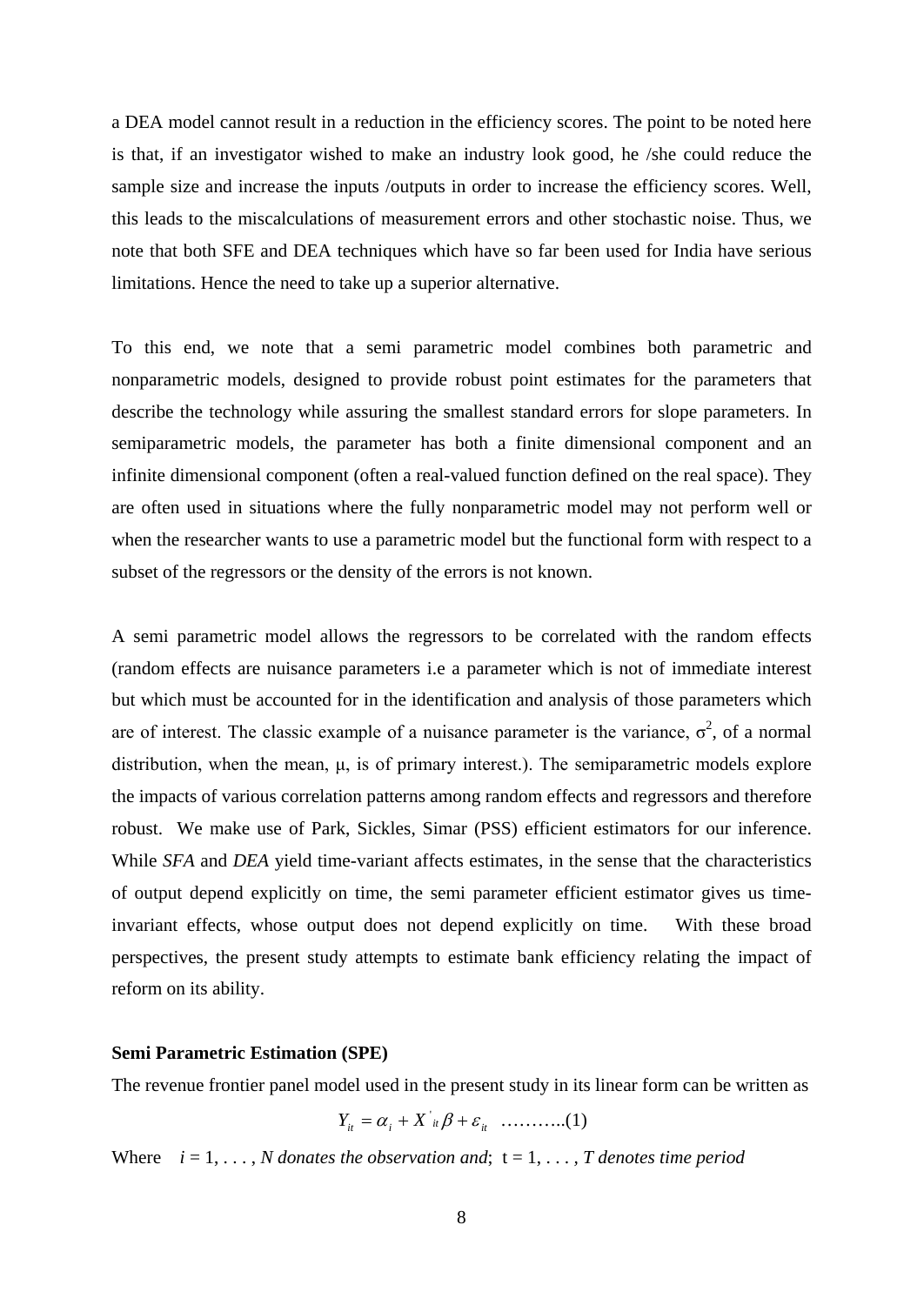Let  $Y_i = (Y_{i1}, \ldots, Y_{iT})$  be a scalar of output variables of N firms and',  $X_i = (X_{i1}^{\prime}, \ldots, X_{iT}^{\prime})$ is a vector of input variables of N firms.  $\beta$  is the unknown parameters to be estimated.,  $\varepsilon$ <sub>*it*</sub> is a composite Stochastic error term. A stochastic process is a collection of random variables  ${X_t, t \in T}$  on the same probability space, indexed by an arbitrary index set say *T*. An empirical process is a stochastic process based on a random sample. For our case  $X_1, \ldots, X_n$ of i.i.d. is a sample of random variables, where the index *t* is allowed to vary over  $T = \mathbb{R}$ , the real line.

The model for  $X_{it}$  is drawn from a probability measure *P* Where  ${P_{\beta,\eta}}: X_{it} \in \mathbb{R}^d$ ;  $\beta \in \mathbb{R}^d$ and  $\eta \in h$ *}* where  $\eta$  is the unknown density of the residual  $\varepsilon_{it}$ . The model is based on assumptions concerning conditional independence and uses nonparametric estimators for the random effects and parametric assumptions (normality) on the distribution of the errors. The  $\varepsilon_{it}$  are assumed to be independent identical normal random variables with zero mean and variance  $(0, \sigma^2)$ . The  $(\alpha_i, x_i)$ 's assumed to be iid random variables having unknown density h  $(\cdot, \cdot)$  on  $\mathbb{R}^{1+dT}$ . The unknown density is specified in the derivations of the semiparametric efficient estimators using kernel smoothers. The support of the marginal density of  $\alpha$  is assumed to be bounded above (or below), where, for example, the bound β provides the upper level of the production frontier or the lower level of the cost frontier.

We consider cases in which  $\varepsilon_{it}$ 's and  $(\alpha_i, x_i)'$ <sub>S</sub> are independent as well as cases in which certain dependency structures exist. This generic panel model is reinterpreted as a parametric stochastic panel production frontier model (Pitt and Lee, 1981; Schmidt and Sickles, 1984). Note that the parameter spaces for h are infinite dimensional while those for  $\beta$ , and  $\sigma^2$  are of finite dimensional, the model (1) is semiparametric and designed to provide robust point estimates for the parameters that describe the technology while assuring the smallest standard errors for slope parameter estimates. The efficiency measurements we pursue are residual based and thus have properties that are leveraged on the properties of the slope parameters which are used in their construction. We use Mat Lab programming to arrive at the end results. The methodology of semi parametric estimation and the estimation of slope parameters as proposed by Sickles (2005) is briefly outlined in an appendix at the end of the paper.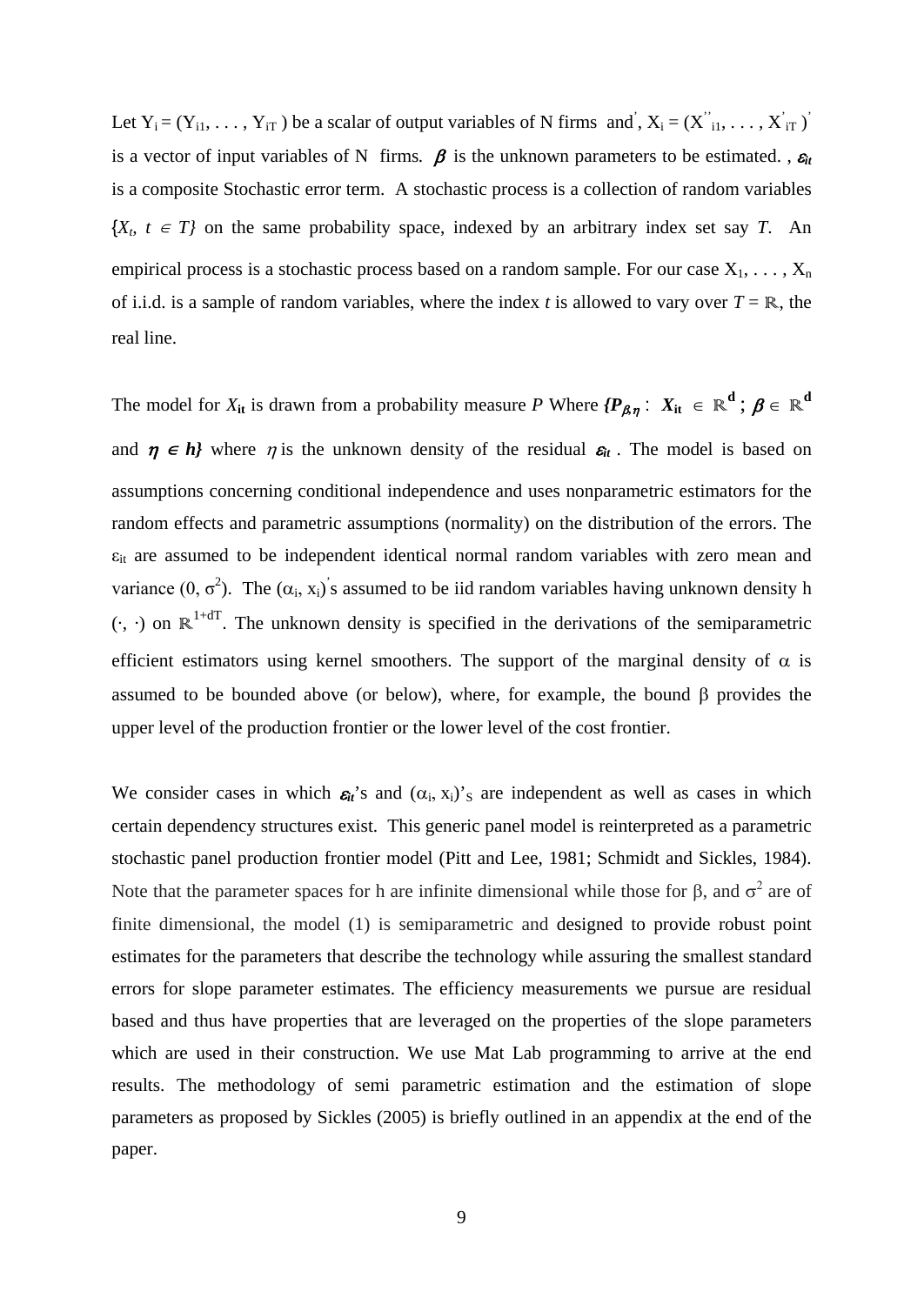#### **5. Empirical Results:**

In this section we report three set of results. First, we take up investigations relating to output semiparametric frontier efficient estimates based on panel data which comprises of four cross sections viz., Nationalized Banks other than SBI and Associates (NB), State Bank and its Associates (SBI), Indian Private Banks (PB) and Foreign Banks (FB) for the period 1979 through 2008, giving us a total of 120 observations. This section also makes a comparison of relative technical efficiency scores at aggregate as well disaggregate levels for all the four groups of banks in the sample. Next we take up bench marking each group of banks relative to the frontier bank and thereby evaluate the output targets and input slacks. This gives us an idea of the extent to which the banks below the frontier can work out strategies for moving towards the best practices and thereby increase their efficiency. Finally, we turn to the vital question of total factor productivity growth.

#### **5.1 Aggregate Time-Invariant model**

Over the years, the two major issues that gained primacy in econometric analysis of Indian banks are technological progress and efficiency. Each of these could be a factor behind productivity and their respective roles in the Indian context which are worth investigating. Meanwhile, since for most of the banks the hypothesis of time variance is not supported by the data, we have estimated the time-invariant model for all the banks. On identifying the relevant variables, a multiple output semiparametric frontier efficient estimator is estimated in which random effects and the regressors have certain patterns of correlation. The efficient semi-parametric estimates allow for dependency between the random effects and long run movements in a subset of regressors.

Thus we relay on the efficient estimator of  $\theta$  on a certain bandwidth ('s'), which is chosen by a bootstrap procedure. The bootstrap choice of "s" is  $s^* = \text{argmin } C(s)$ . Where  $C(s)$  is given by:

$$
C(s) = \left(\frac{1}{M}\right) \sum_{m=1}^{M} \left[\hat{\theta}_{N,T}^{*(M)}(s) - \hat{\theta}_{N,T}(s)\right] \left[\hat{\theta}_{N,T}^{*(M)}(s) - \hat{\theta}_{N,T}(s)\right]
$$

′

Let M project the data into individual means, T represents Time period, N is the number of cross section; NT is the no of observation,  $\hat{\theta}_{N,T}^{*(M)}(s)$  denotes M<sup>th</sup> pseudo sample bootstrap version of  $\hat{\theta}_{NT}(s)$  using bandwidth "s". The estimates consist of a grid search in the interval [0.1, 0.6]. The optimal value of  $s^*$  is 0.5 on the pre selected panel data. The output from the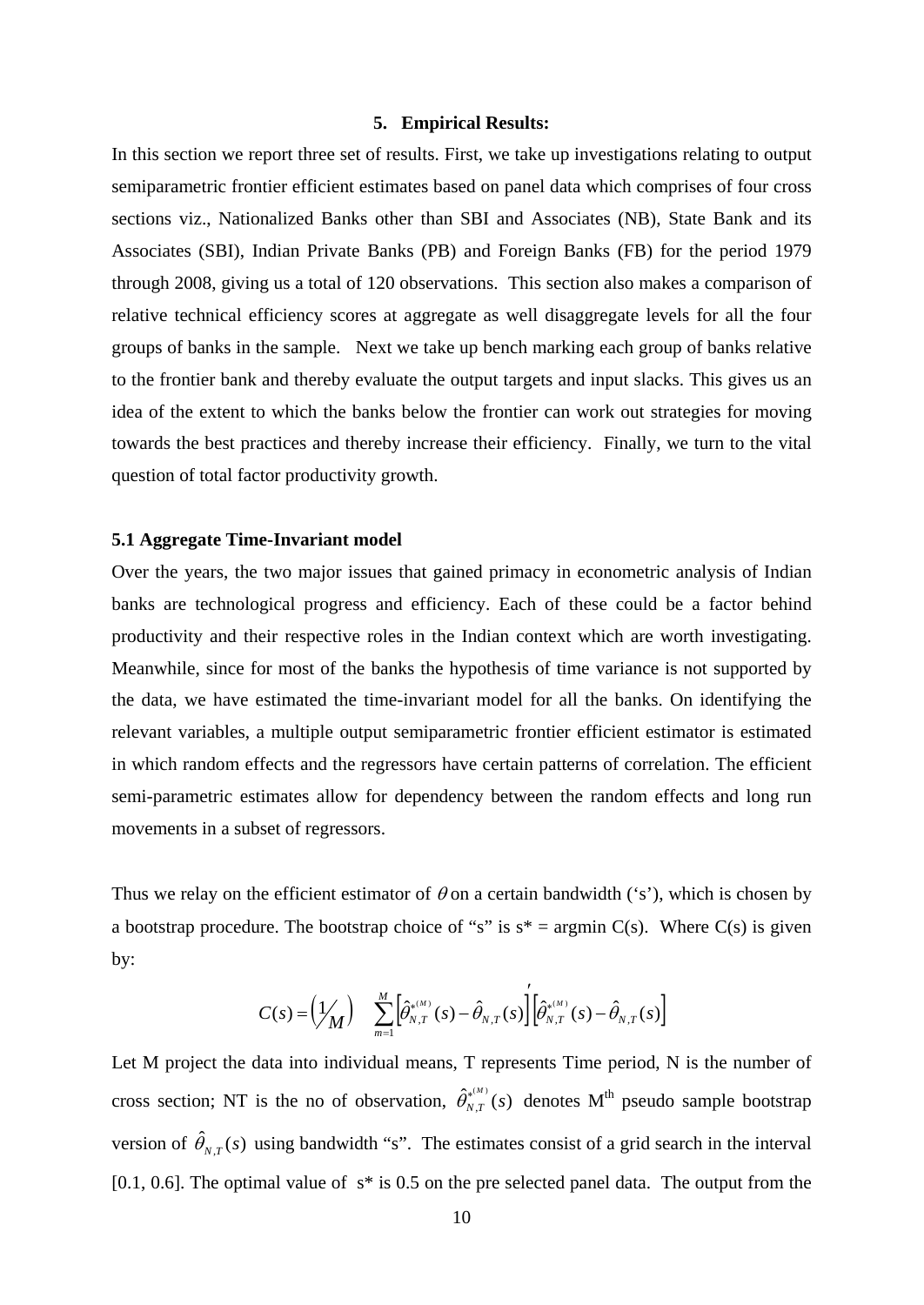Matlab programming is tabulated in Table-1. We use the Cobb Douglas functional specification, namely,

$$
\ln Y_{it} = \alpha_i + \beta_1 \ln F_{it} + \beta_2 \ln K_{it} + \beta_3 \ln L_{it} + \varepsilon_{it} \text{ where } i = 1, ..., N; t = 1, ..., T
$$

 $Y_{it}$  = is a scalar of multiple output, comprising Total Advance and Total Investment.

 $\mathbf{F}_{it}$  = represents Lonable Fund input (Deposits and borrowings).

 $\mathbf{K}_{it}$  = correspond to Capital arrived through Perpetual Inventory Accumulation Method

 $L_{it}$  = stand for Labour (total no of employees).

 $\varepsilon_{it}$  = denotes the composite error term, which are assumed to be iid. N (0,  $\sigma^2$ ).

Where **'t'** refers to time period, and **'i'** to the observation.

**Table:1 Semi Parametric Park, Sickles, & Simar Estimates for the Panel Data:**

| $(LnY):$ Dependent Variable                                                                                                                                           | <b>Elasticities</b> | Standard Error <sub>t</sub> - stat |       |  |
|-----------------------------------------------------------------------------------------------------------------------------------------------------------------------|---------------------|------------------------------------|-------|--|
| $\overline{\mathsf{C}}$                                                                                                                                               | 0.057982            | 0.019317                           | 3.00  |  |
| $(\ln F)$                                                                                                                                                             | 0.493574            | 0.022337                           | 22.09 |  |
| $(\ln K)$                                                                                                                                                             | 0.428315            | 0.020149                           | 21.25 |  |
| $(\ln L)$                                                                                                                                                             | 0.267718            | 0.005454                           | 49.08 |  |
| <b>Adjusted R2</b>                                                                                                                                                    | 0.93                |                                    |       |  |
| <b>Returns to scale</b>                                                                                                                                               | 1.189607            |                                    |       |  |
| <b>Aggregate Mean efficiency</b><br>of Indian Scheduled<br><b>Commercial Banks</b>                                                                                    | 0.832736            |                                    |       |  |
| <b>Sample period (T)(</b> 1979 to 2008) = 30; $N = 4$ ; $NT = 120$ ; $s^* = 0.5$ ;<br>Truncation for outliers = $0.05$ ; Grid search in the interval = $[0.1, 0.6]$ . |                     |                                    |       |  |

Sources: Author's Calculations.

All the estimated coefficients are significant at one percent level of significance. Returns to scale are increasing, the goodness of fit is impressive and the elasticities of output with respect to fund input (F), capital (K) and labour (L) at their mean levels are all fairly large. Moreover it can be inferred that on an average Indian scheduled commercial banks are 83 percent efficient in generating revenue relative to the best practicing bank in the sample.

Turning now to Annual average Technical Efficiency indices in Table-2 one can infer that in general the efficiency of the banking industry has improved with more stability in working, and generating bank revenue after liberalization in 1991-92.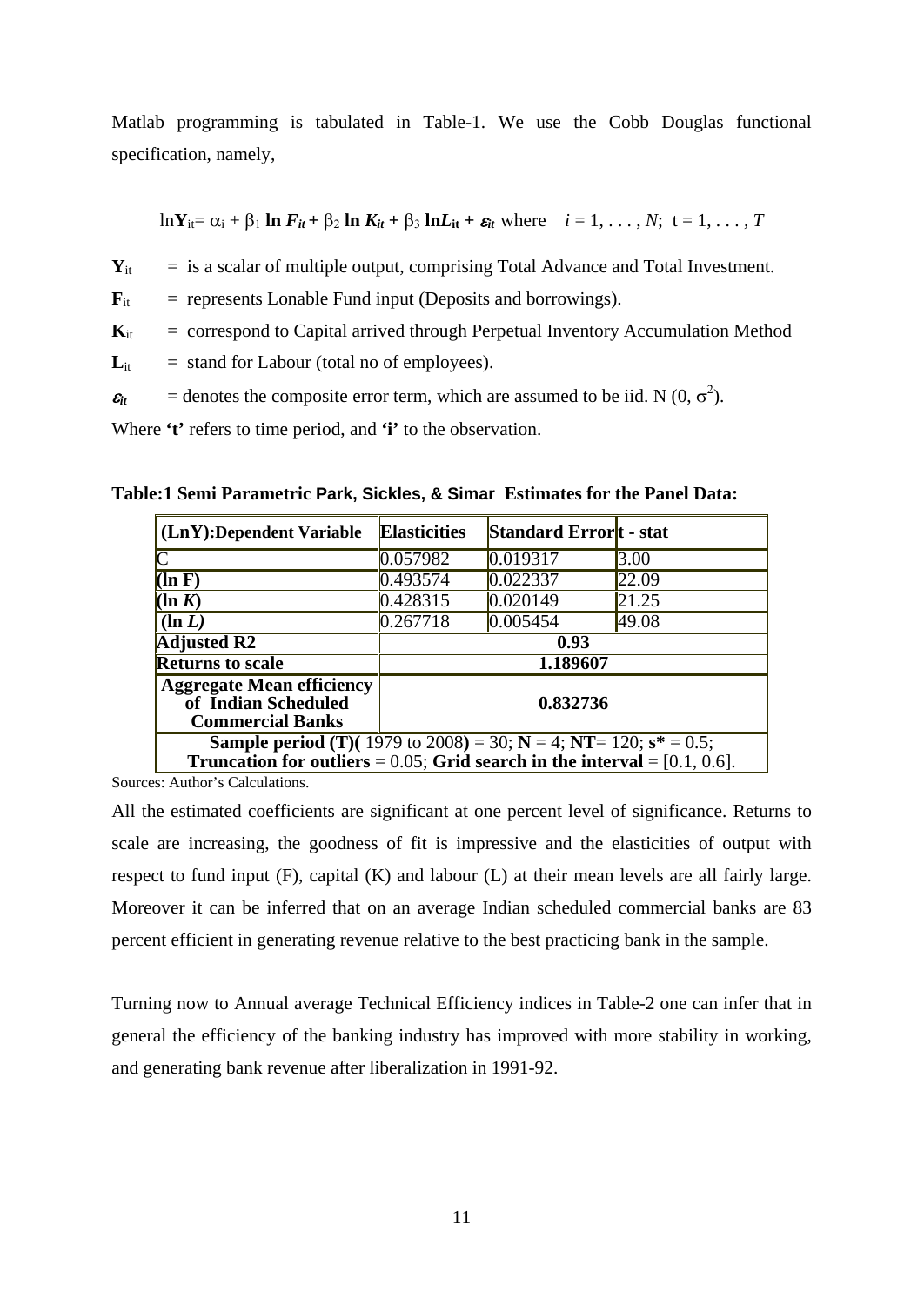| <b>YEAR</b>                                                   | <b>SBI&amp;A</b> | <b>FB</b> | $\overline{PB}$ | <b>YEAR</b>                                   | <b>SBI&amp;A</b>        | <b>FB</b> | $\overline{PB}$ |  |
|---------------------------------------------------------------|------------------|-----------|-----------------|-----------------------------------------------|-------------------------|-----------|-----------------|--|
| 1979-80                                                       | 0.76             | 0.765     | 0.562           | 1994-95                                       | 0.835                   | 0.795     | 0.775           |  |
| 1980-81                                                       | 0.79             | 0.766     | 0.545           | 1995-96                                       | 0.844                   | 0.791     | 0.776           |  |
| 1981-82                                                       | 0.79             | 0.762     | 0.559           | 1996-97                                       | 0.847                   | 0.79      | 0.771           |  |
| 1982-83                                                       | 0.762            | 0.762     | 0.669           | 1997-98                                       | 0.841                   | 0.78      | 0.769           |  |
| 1983-84                                                       | 0.769            | 0.769     | 0.672           | 1998-99                                       | 0.838                   | 0.799     | 0.746           |  |
| 1984-85                                                       | 0.782            | 0.772     | 0.684           | 1999-2000 0.84                                |                         | 0.789     | 0.731           |  |
| 1985-86                                                       | 0.777            | 0.778     | 0.706           | 2000-01                                       | 0.839                   | 0.788     | 0.722           |  |
| 1986-87                                                       | 0.801            | 0.784     | 0.735           | 2001-02                                       | 0.842                   | 0.778     | 0.723           |  |
| 1987-88                                                       | 0.819            | 0.765     | 0.724           | 2002-03                                       | 0.851                   | 0.786     | 0.728           |  |
| 1988-89                                                       | 0.828            | 0.784     | 0.734           | 2003-04                                       | 0.845                   | 0.786     | 0.726           |  |
| 1989-90                                                       | 0.835            | 0.774     | 0.74            | 2004-05                                       | 0.852                   | 0.782     | 0.722           |  |
| 1990-91                                                       | 0.846            | 0.785     | 0.765           | 2005-06                                       | 0.86                    | 0.789     | 0.704           |  |
| 1991-92                                                       | 0.849            | 0.784     | 0.764           | 2006-07                                       | 0.875                   | 0.762     | 0.688           |  |
| 1992-93                                                       | 0.838            | 0.798     | 0.768           | 2007-08                                       | 0.897                   | 0.771     | 0.679           |  |
| 1993-94                                                       | 0.836            | 0.793     | 0.776           | 2008-09                                       | 0.899                   | 0.792     | 0.891           |  |
| <b>Pre-Reform</b><br>$(1979 - 1992)$                          | 0.803            | 0.774     | 0.687           | Post -<br><b>Reform</b><br>$(1993 -$<br>2008) | 0.853                   | 0.786     | 0.745           |  |
| Consolidated Average technical efficiency: 1979 through 2008. |                  |           |                 |                                               |                         |           |                 |  |
| <b>NB</b><br><b>SBI</b> &A                                    |                  |           | <b>FB</b>       |                                               | $\overline{PB}$         |           |                 |  |
| 1.00                                                          |                  |           | 0.838           | 0.780                                         |                         |           | 0.718233        |  |
| <b>Ranking</b>                                                |                  |           |                 |                                               |                         |           |                 |  |
| $\overline{2}$<br>1<br>$\sim$ 1<br>$\mathbf{1}$               |                  |           | 3               |                                               | $\overline{\mathbf{4}}$ |           |                 |  |

**Table-2: Disaggregate Annual Technical Efficiency Scores**

Sources: Author's Calculations.

Nationalised Banks (NB) being the frontier bank group on the most efficient belt, its relative Technical efficiency score is 1.00 for each year.

The public sector banks i.e. the nationalized banks and SBI and its associates are more efficient for generating substantial bank revenue compared to domestic private banks and foreign banks. Looking back we see that PSBs have been exposed to increasing competitive environment through entry of new private banks, relaxations on the entry of foreign banks, near total deregulation of the interest, the rate structure, increased functional autonomy and operational flexibility in a large number of areas for PSBs. Moreover, PSBs were the most controlled banks during pre- liberalization period and continue to be government controlled. Despite this they turn out to be the most efficient. This is rather amazing.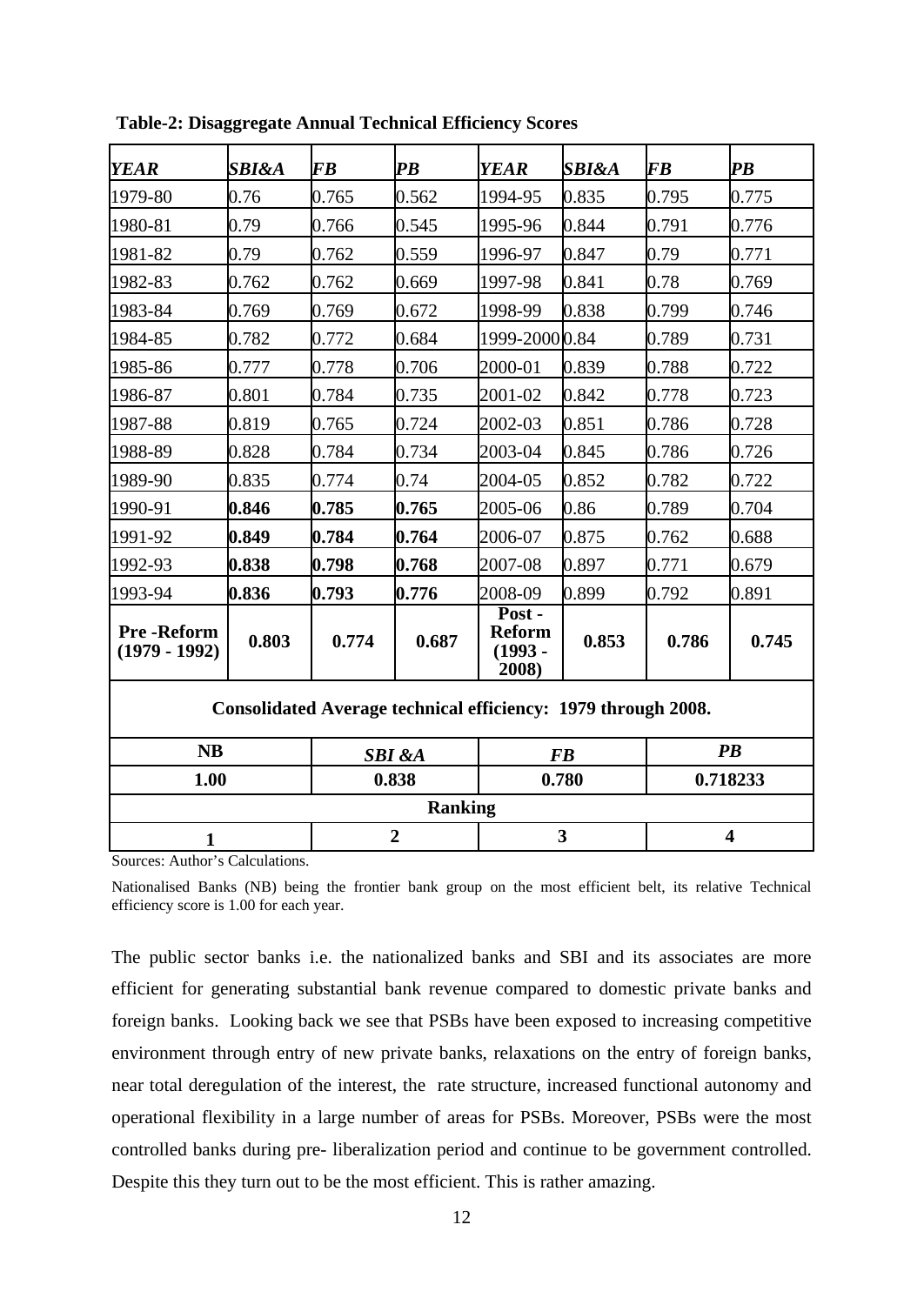Similar results are obtained by Sensarma 2005; Mohan and Ray (2004), Mahesh and Bhide (2008). One possible reason for the higher efficiency is due to the preference given by government itself and by public sector enterprises for their business, their branch network and long established presence. At the same time let us not forget the challenge that the Public sector banks face as they carry some of the burden of lending to the priority sector at subsidized interest rates. The new rule of no minimum balance due to financial inclusion also reduces the reserves, making the account levels fluctuate. In spite of these challenges this segment of banking industry has etched out a prominent place worth recognition and assimilation by other banks. The advance efficiency of SBI & A shows a varying trend. It fluctuates between 80 and 83 percent. Our results show that foreign banks are considerably less efficient than PSBs this could be because of their relatively smaller scale. Since many of the regulations have now been relaxed these banks should perform better. For instance they are now allowed to have wholly owned subsidiaries, to open more branches, and to acquire domesticate private banks up to 74 percent. Thus, if they take advantage of this opportunity and expand their operations they can improve their efficiency levels bringing these on par with public sector banks.

The high level of efficiency of the foreign banks compared to the Domestic Private Banks is due to many factors: *First*, FBs became highly specialized in a few select areas, like, arranging foreign currency loans through loan syndications, investment banking, consultancy relating to investment activities, portfolio management, and in general capital market-related and derivative market-related services. *Second*, in retail banking they were confined to the elite clientele or high net worth customers. Wholesale banking had become the order of their style. *Third*, FBs offered their expertise to the Indian corporate sector to access foreign currency resources with the help of their overseas presence. Finaly, FBs had become highly mechanized and computerized, placing themselves a cut above the domestic banks in promoting banking services and products based on information and communication technology. All these factors have helped FBs to achieve a higher level of efficiency compared to domestic private banks. The latter were also handicapped particularly due to the entry of new private banks which were small in size. Moreover, the advance share of the old private banks declined in the post liberalization period.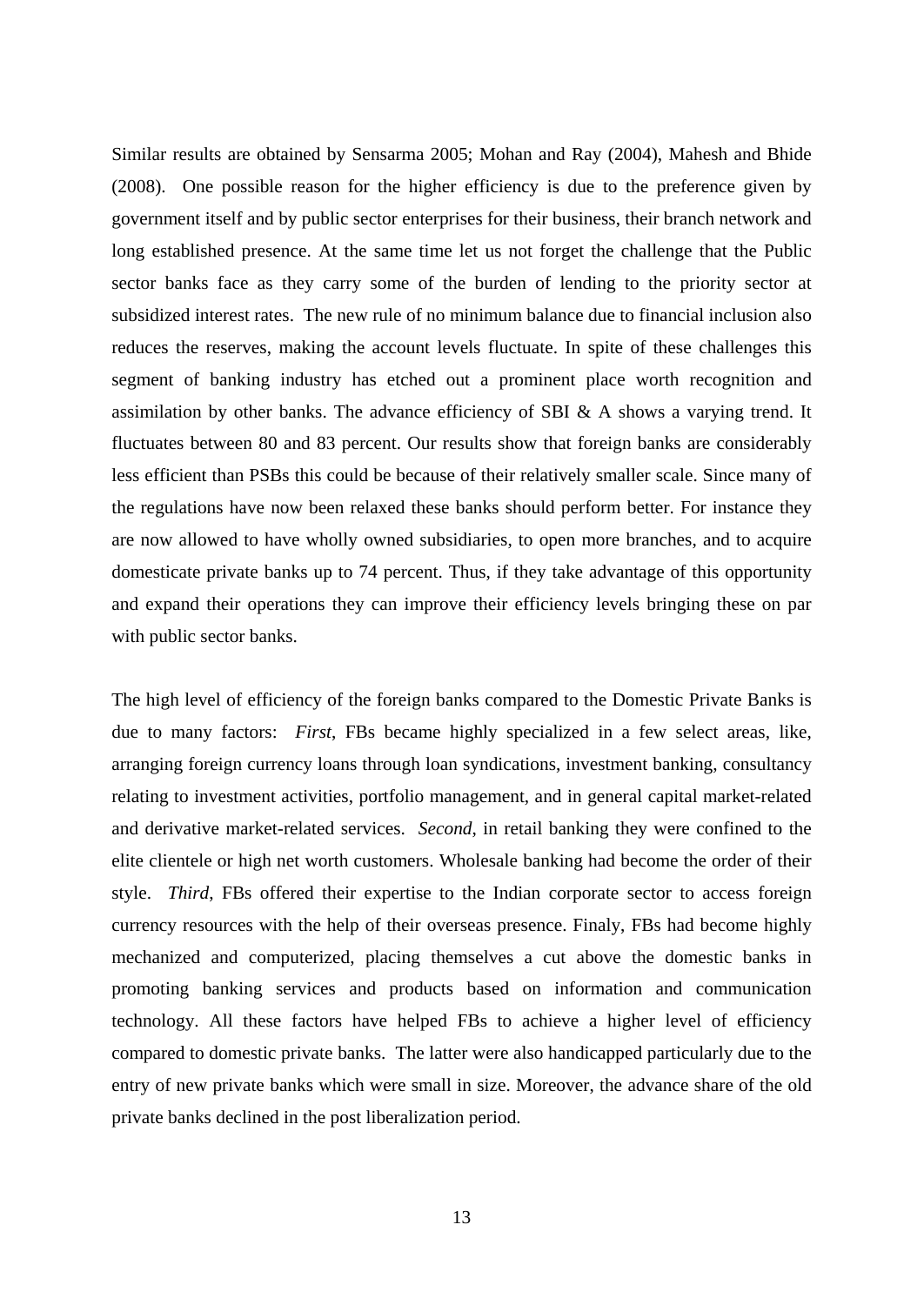However, stagnation in the efficiency improvement after liberalization, rather than a turnaround in growth is also clear. The reasons being that after the liberalization, the banking industry had to cope with the challenge of a system that is increasingly being aligned to global norms of banking practices. Moreover commercial banks were not in a position to absorb the shock of liberalization, which had brought about a thorough change in their accounting norms, prudential regulations, free entry, and the scope of operation. The domestic private banks have done relatively worse when compared to other groups in the sample. This may perhaps be because of the fact that the latter three at the best of their capacity had adapted to the new environment more smoothly than the former. One may conclude that the policy environment would have created problems for the domestic private banks for reorganizing their operations for improvement of their dynamic efficiency.

#### **5.2 Bench Marking Targets Relative to Frontier Bank.**

Using the consolidated average technical efficiency scores computed '(see Table 2)', for the years 1979 through 2008; we arrive at the Input/output Mean and input /output targets in absolute terms. Since technical efficiency calculation is based on frontiers it explains how much of contraction of inputs is possible for the given level of output and alternatively how much expansion of output is possible for a given set of inputs. That is, a technically efficient frontier firm is the one which succeeds in converting a minimum set of inputs to maximum outputs. A firm that does this is considered to operate on the efficient frontier while the others operate below the frontier and their efficiency are correspondingly less. Ranking based on these scores reveal that the nationalized banks are the most technically efficient with efficiency scores of 100 % from 1979 through 2008. The tabulated results are presented in the Table-3.

These calculations show that, if SBI&A have to be as efficient as NB then it should produce same output using 16.3% less of currently used inputs, or maximize its output by 19.4% for the same level of inputs. At the same time if FB has to be as efficient as NB then it should produce same output using 21.6% less inputs, or increase its output by 27.6% for the same level of inputs. Similarly, PB to be efficient as NB then it should produce same output using 28.9% less inputs, or increase its output by 40.8 % for the same level of inputs.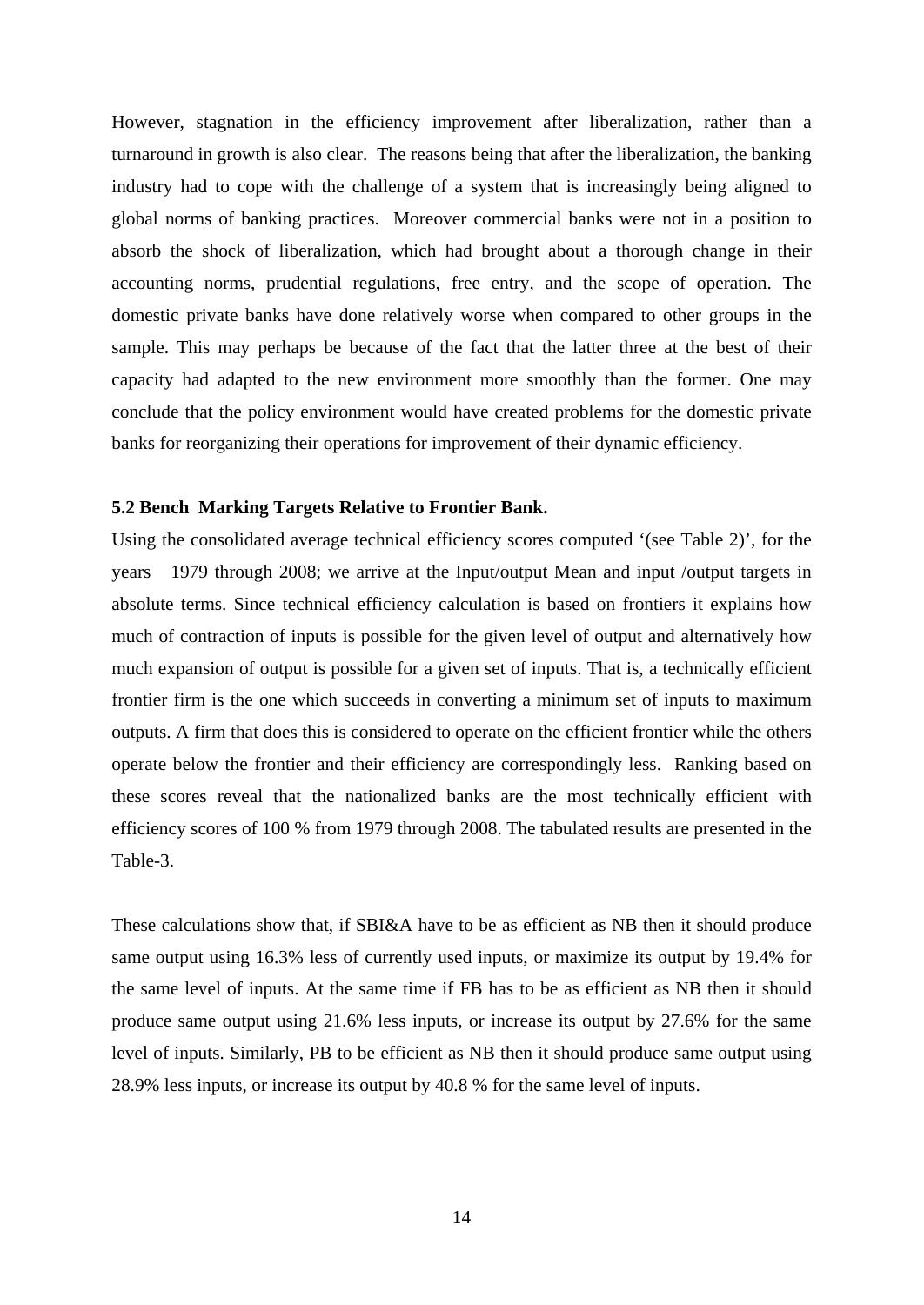|                                | <b>Nationalized</b><br><b>Banks</b><br>$(100\%)$ | <b>SBI</b> and its<br>Associates $(83.7\%)$ | Foreign<br><b>banks</b><br>78.36% | <b>Private</b><br><b>banks</b><br>71.02% |
|--------------------------------|--------------------------------------------------|---------------------------------------------|-----------------------------------|------------------------------------------|
| <b>Mean output</b>             | 3,675.54                                         | 2,011.03                                    | 450.86                            | 991.72                                   |
| <b>Mean Fund</b>               | 366,536.80                                       | 185,556.25                                  | 38194.16                          | 106,076.93                               |
| Input                          |                                                  |                                             |                                   |                                          |
| <b>Mean Capital</b>            | 4,843,622.0                                      | 2,747,850.03                                | 703489.96                         | 1,427,904                                |
| <b>Mean personal</b>           | 504,609.56                                       | 278,652.7                                   | 13755.23                          | 63,468.46                                |
| <b>Reduced Fund Input</b>      |                                                  | 155,310.58                                  | 29928.94                          | 75,335.83                                |
| <b>Reduced Capital</b>         |                                                  | 2,299,950.47                                | 551254.73                         | 1,014,097.4                              |
| <b>Reduced personal</b>        |                                                  | 233,232.30                                  | 10778.59                          | 45075.30                                 |
| <b>Input slack percentage</b>  |                                                  | 16.3%                                       | 21.64%                            | 28.98%                                   |
| <b>Output target</b>           |                                                  | 2402.66                                     | 575.37                            | 1396.39                                  |
| <b>Output slack percentage</b> |                                                  | 19.4%                                       | 27.61%                            | 40.80%                                   |

**Table 3: Mean Input/Output and Input /Output Comparisons**

Sources: Author's Calculations.

Along the same lines, in absolute terms, this means that if SBI &A were to operate on the efficient frontier it can achieve average revenue of 2,011.03 Crs with 83.7 percent of its current fund input, capital and personnel employed. That is the converse of an efficiency score of 83.7 percent, is the inefficiency of 16.3 percent (100% - 83.7) conveys that it can achieve the same output with 155,310.58 Crs of fund input as against 185,556.25 Crs and by using 2,299,950.47 Crs of capital instead of using 2,747,850.03 Crs also, by employing just 233,232.30 employees instead of 278,652.7.

If the third ranked FBs were to operate on the efficient frontier it can achieve average revenue of 450.86 Crs with 78.36 percent of its current fund input, capital and personnel employed. Thus an inefficiency amounting to 21.64 percent (100% - 78.36%) implies that FBs can achieve the same output with 29928.94 Crs of fund input as against 38194.16 Crs and by using 551254.73Crs' of reduced capital instead of 703489.96 Crs also, by employing only 10778.59 employees instead of 13755.23. The fourth and last in ranking PBs were to operate on the efficient frontier it can achieve average revenue of 991.72Crs' with 71.02 percent of its present fund input, capital and personnel employed. An total inefficiency of 28.98 percent (100% - 71.02%) which implies that PBs can realize same output with 75,335.83 Crs of fund input as against 106,076.93 Crs and by using 1,014,097.4 Crs of reduced capital instead of 1,427,904 Crs also, by employing only 45075.30 employees instead of 63,468.46.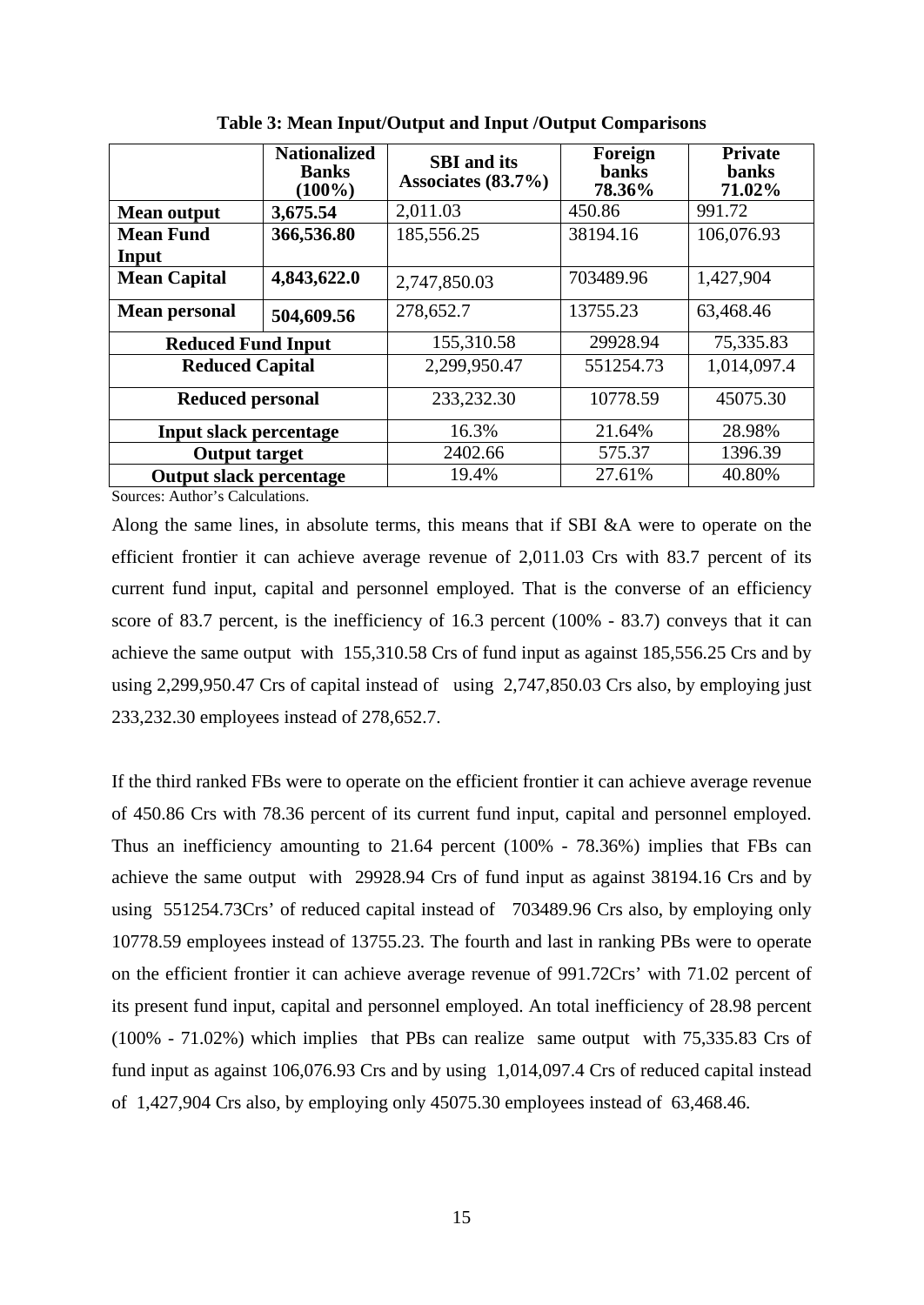#### **5.3 Total Factor Productivity Growth:**

Let us now finally look at the trend rates of TFPG for Indian scheduled commercial bank (excluding RRBs) estimated in keeping with growth accounting approach covering the span of study from1980-81 through 2008-09. In the equation below 'Y' and 'F' denote value of output and loanable fund input respectively. 'L' and 'K' denote labour employed and real capital stock. 'w' and 'n' are shares of wages and loanable fund in the output. Each variable is measured in log Scale. The weight of the capital input has been obtained as residual, *i.e*., by subtracting the sum of weights of labour and loanable fund inputs from unity.

$$
\ln(TFP_t/TFP) = \left[ \ln(Y_t/Y_{t-1}) \right] - \left[ \{w_t + w_{t-1}\}/2\ln(L_t/L_{t-1}) \right] - \left[ \{n_t + n_{t-1}\}/2\ln(F_t/F_{t-1}) \right] - \left[ \{(1 - (w_t + n_t)) + (1 - (w_{t-1} + n_{t-1}))\}/2\ln(K_t/K_{t-1}) \right]
$$

In Table 4, TFPG is computed as the difference between the rate of growth of real output and the weighted rate of growth of factor inputs.

| year | <b>Total Factor Productivity</b><br>Growth (in $\%$ ) | year | <b>Total Factor Productivity</b><br>Growth (in $\%$ ) |
|------|-------------------------------------------------------|------|-------------------------------------------------------|
| 1980 | 0.824053841                                           | 1995 | 0.839648293                                           |
| 1981 | 1.022145719                                           | 1996 | 1.057940802                                           |
| 1982 | 0.994377804                                           | 1997 | 1.285835004                                           |
| 1983 | 1.035590165                                           | 1998 | 0.992401388                                           |
| 1984 | 0.998191864                                           | 1999 | 1.02996028                                            |
| 1985 | 0.995497086                                           | 2000 | 0.815706861                                           |
| 1986 | 1.02186672                                            | 2001 | 1.235481663                                           |
| 1987 | 1.001930107                                           | 2002 | 1.144988166                                           |
| 1988 | 0.985334408                                           | 2003 | 1.196073221                                           |
| 1989 | 0.879089253                                           | 2004 | 1.003668478                                           |
| 1990 | 0.828373582                                           | 2005 | 1.016660749                                           |
| 1991 | 0.789224801                                           | 2006 | 0.998002816                                           |
| 1992 | 1.138089289                                           | 2007 | 0.994557961                                           |
| 1993 | 1.100412167                                           |      |                                                       |
| 1994 | 1.11924346                                            | 2008 | 1.054787222                                           |
|      | <b>Average TFPG</b>                                   |      | 1.029280454                                           |

**Table 4: Annual Total Factor Productivity Growth**

Sources: Author's Calculations.

A striking inference from the estimated growth rates is the declining trend from 1988 onwards with productivity growth going down to 79 percent in 1991. Despite undeniable and multifold gains of bank nationalization in 80s, it should be noted that the important financial institutions were then owned by state and they were subject to central direction and control. So banks had very little autonomy. Both lending and deposit rates were controlled until the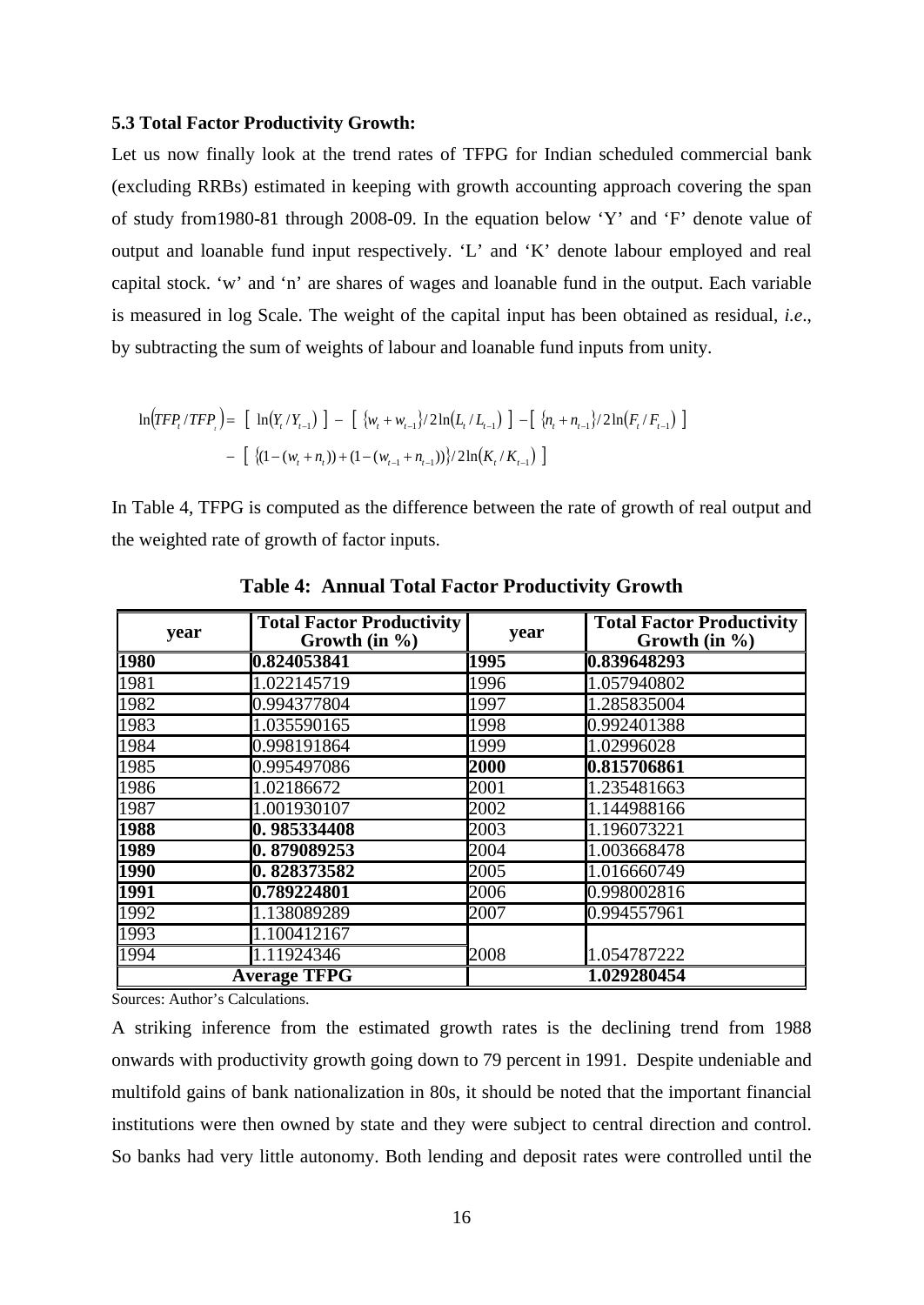end of the 1980s. Certainly, the nationalization helped in the spread of banking to the rural households and hither to uncovered areas. But, the monopoly granted to the public sector banks and lack of competition led to an overall inefficiency and low productivity. By 1991, the country's financial system was clearly saddled with an inefficient and financially unsound banking sector.

Later, however, the scenario changed substantially. As per the recommendation of the Narasimham Committee Report (1991), several reform measures were implemented which included the reduction of reserve requirements, de-regulation of interest rates, introduction of prudential norms, strengthening of bank supervision and improving the competitiveness of the system, particularly by allowing the entry of private sector banks. Up-gradation of technology, human resource development, etc., all helped in promoting the overall productivity growth in the banking sector 1991 onwards.

However the productivity that increased due to reforms shows a declining trend after 1998 collapsing to 81 percent by 2000. This is mainly due to of the sluggishness in the Indian economy during the initial years of liberalization due to which there was a lack of demand for bank credit from the industrial sector. A comprehensive policy framework for governance in private sector banks was put in place in February 2005<sup>[8](#page-18-0)</sup>. A framework based on the recommendations of Ganguly Committee and a review by the Board for Financial Supervision (BFS) was meant to ensure that the ultimate ownership and control was well diversified; important shareholders, directors and CEO were working 'fit and proper' observing sound corporate governance principles. Private sector banks were said to maintain minimum capital for optimal operations and for systemic stability. Indeed the second generation reforms were effective and a turning point in productivity growth.

#### **6. Summary and conclusion**

The present study attempts to measure productivity and thereby efficiency of Indian scheduled commercial banks for the period 1979 through 2008 using the asset approach, under which bank output is measured as quantum of bank revenue (loans and investments). Technical efficiency measure has been examined, using semi parametric PSS efficient estimates. Our discussion has highlighted the consistency and empirical superiority of these

<span id="page-18-0"></span> <sup>8</sup> Guidelines on corporate governance, RBI, June 20, 2002.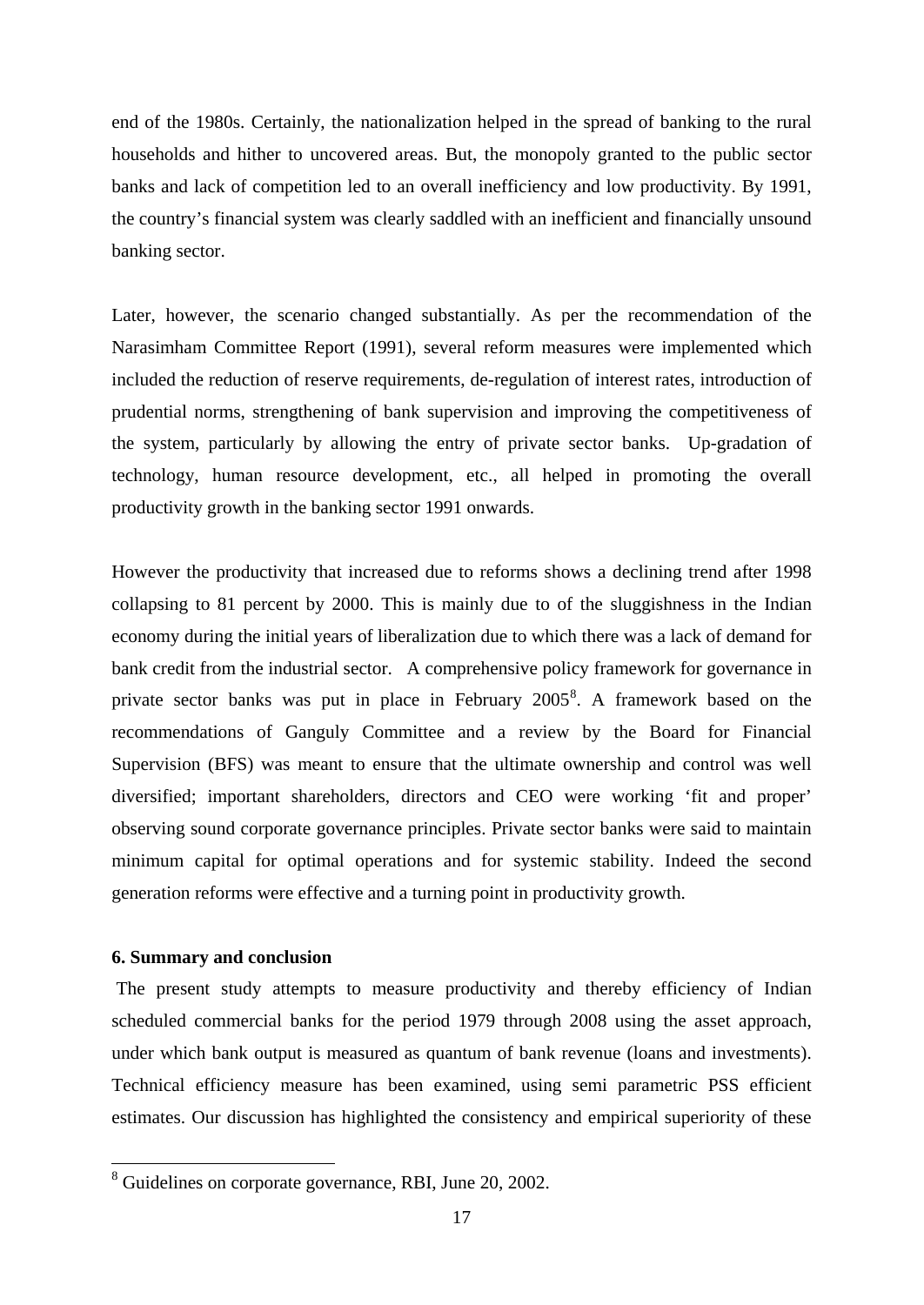estimates over the alternatives of non parametric and parametric approaches. Based on this methodology our results show that the banking system has gone through two major policy upheavals; nationalization in 1969 and deregulation and other reforms in mid nineties. Both of these have had a significant impact on the efficiency and productivity in the banking industry in two different ways. Significant changes in the policy environment have clearly enabled banks to expand their operations efficiently under the new liberalized atmosphere.

It turns out that the public sector banks (PSB) i.e. the nationalized banks (NB) and state bank of India and its associates (SBI&A) are more efficient compared to domestic private banks and foreign banks. Rather surprisingly, foreign banks are considerably less efficient than PSBs possibly because of their relatively smaller scale. However, the foreign banks have higher efficiency compared to the domestic private banks, due to their specialized activities. In view of the fast changes taking place in the banking industry in response to the rapid growth of the real sector of the economy, the conclusions presented here should be viewed as only broadly indicative.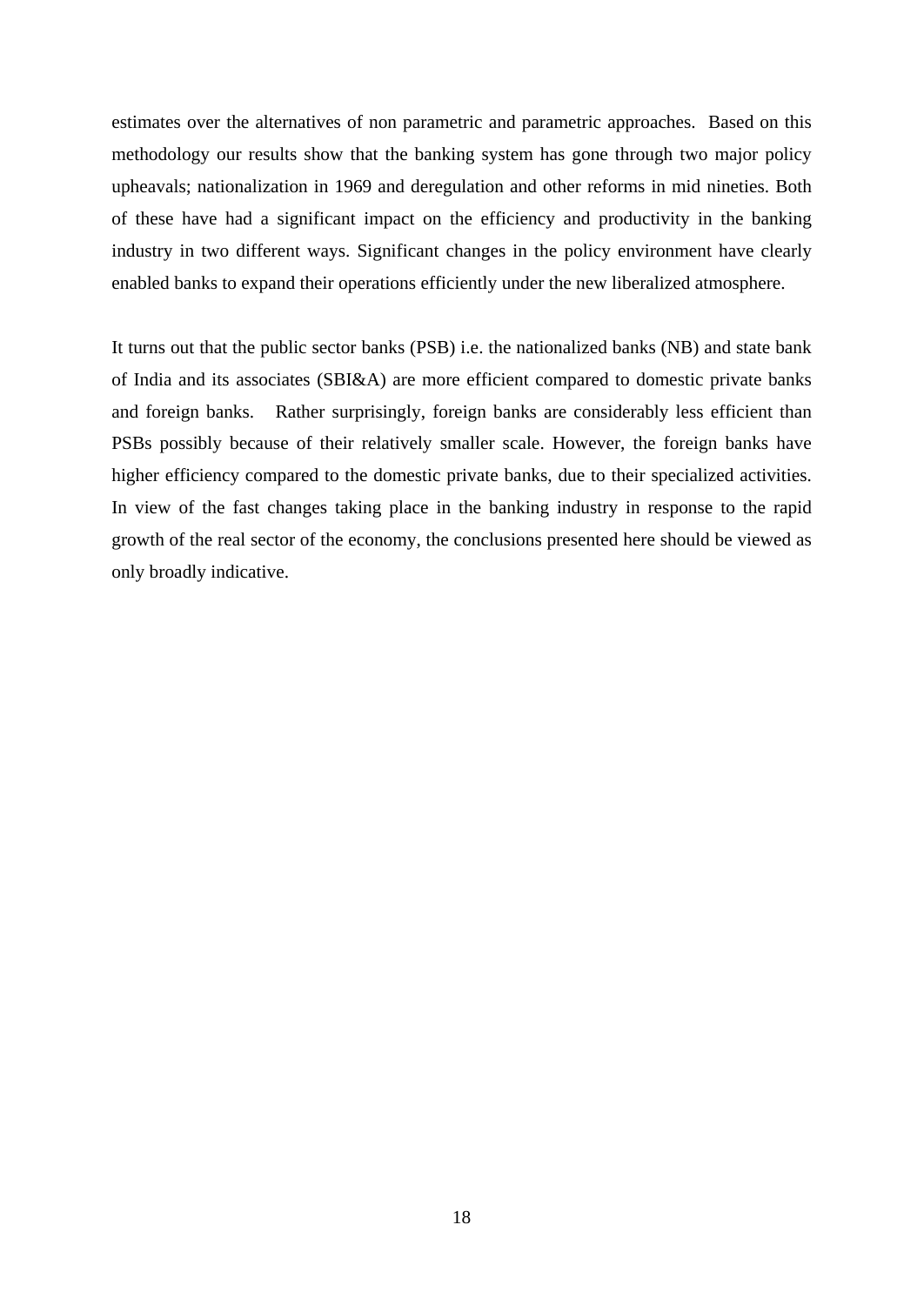#### **References**

Agarwal, R. N (1991)., ''Productivity Growth and Economies of Scale in Public Sector Banks in India: 1969–1986.'' *Productivity* 32, July–Sept..

Bhattacharya Arunava, Lovell, C.A. Knox, and P. Sahay (1997), The Impact of Liberalization on the Productive Efficiency of Indian Commercial Banks, *European Journal of Operational Research*, 98: 332.45.

Barman, R. B. and G. P. Samanta (2007):"Measuring Banking Intermediation Services, Issues and Challenges for India", *Economic and Political Weekly*, 42 (15) pp. 3754 – 3763.

Barman R. B., (2007), "Determinants of Profitability of banks in India" in: V. Pandit, K. R. Shanmugam editors, "*Theory, Measurement and Policy: Evolving Themes in Quantitative Economics*" Academic Foundation, New Delhi. (2008).

Benston, G. J., Hanweck, G., and D. B Humphrey (1982), "Scale Economies in Banking: A Restructuring and Reassessment", *Journal of money credit and banking*, 14 pp. 435- 456.

Berger, A. N and D. B, Humphrey (1992), Measurement and Efficiency issues in Commercial banking, in Griliches, Z, eds., *Measurement Issues in Service Sectors*, National Bureau of Economic Research, University of Chicago Press, Chicago, pp 245-279.

Berger, A. N., Hanweck, G., and D. B, Humphrey (1987) Competitive viability in banking: Scale, Scope and product-mix Economies, *Journal of Monetary Economics*, 20, pp. 501-520.

Das Abhiman (1997), 'Technical, Allocative and Scale Efficiency of Public Sector Banks in India', *Reserve Bank of India Occasional Papers*, Special Issue, June-September, 18, pp 279-301.

Das Abhiman, Ashok Nag, Subhash C Ray (2005) Liberalisation, Ownership and Efficiency in Indian Banking A Nonparametric Analysis, *Economic and Political Weekly* 19, 1190-1197.

Hancock, Diana. (1985), "The Financial Firm: Production with Monetary and Nonmonetary Goods. *Journal of Political Economy* 93: pp 859-80.

Jadhav, N and D. Ajit (1996), "Role of banks in the Economic Development of India", *Prajnan*, 25, (3-4), pp. 309-409.

Kumbhakar, S. C., & Sarkar, S. (2003), Deregulation, ownership and productivity growth in the banking industry: Evidence from India. *Journal of Money, Credit, and Banking*, 35, pp 403–414.

Kumbhakar, S. C., & Sarkar, S. (2005), Deregulation, ownership and efficiency change in Indian banking: An application of stochastic frontier analysis. In R. Ghosh,  $\& \overline{C}$ . Neogi (Eds.), *Theory and application of productivity and efficiency, econometric and DEA approach*. India: Macmillan.

Mamalakis, M. J., (1987) , The Tratment of Interest and Financial intermediaries in the National Accounts: the Old Bundle verses the new Bundle approach, *The Review Of Income And Wealth*, 33, pp. 169-192.

Mahesh H. P, and Shashanka Bhide (2008), "Do Financial Sector reforms Make Commercial banks More Efficient? A parametric exploration of the Indian Case", *The Journal of Applied Economic research.* 2. (4).Pp.416 -440.

Narasimham. M (1991), *Report of the Committee on the Financial System'*, Reserve bank of India Mumbai.

Narasimham. M (1998), *Report of the Committee on Banking Sector Reforms*, Reserve bank of India Mumbai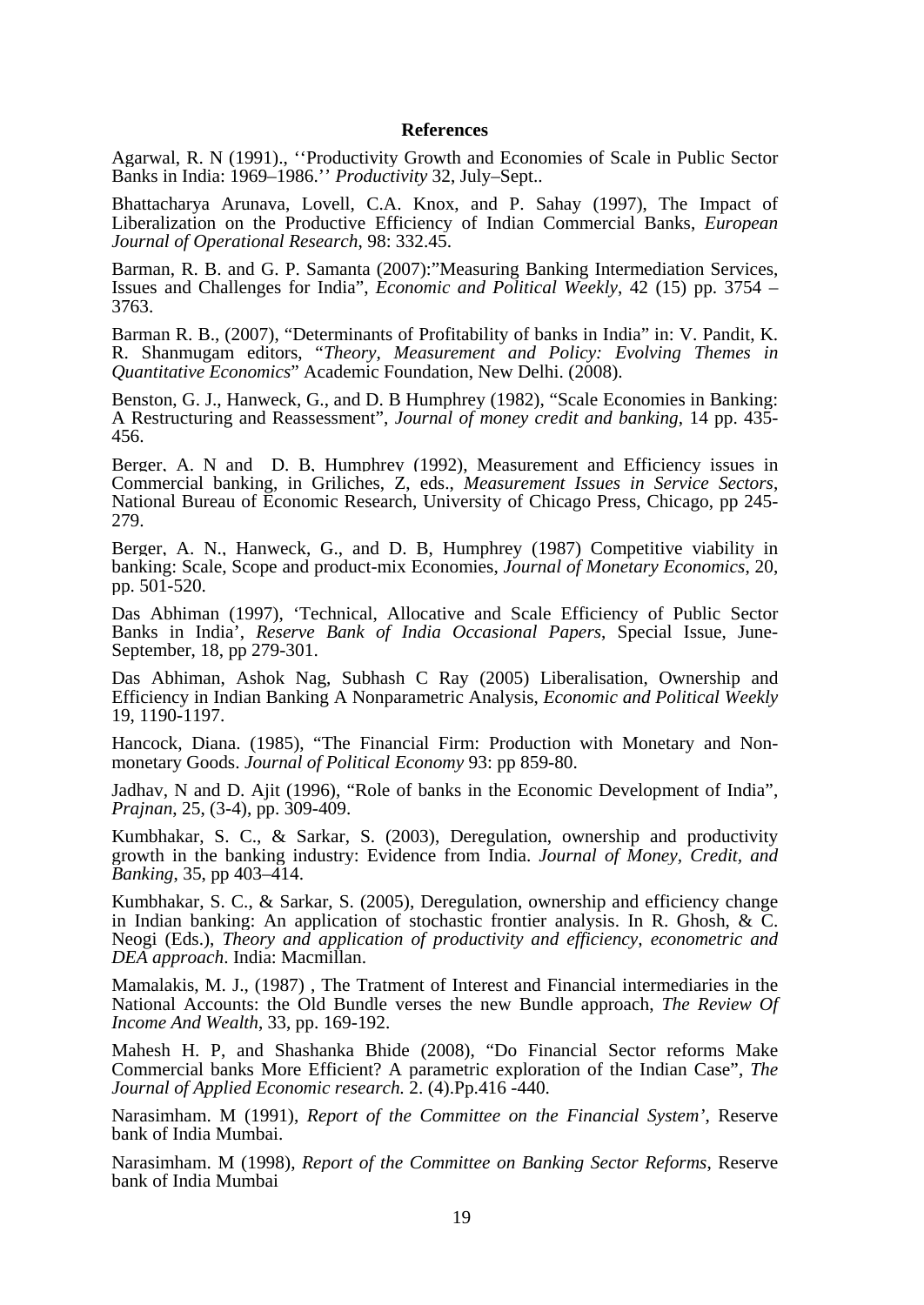Park, B.U., Sickles, R.C., Simar, L., 2003. Semiparametric efficient estimation of AR1 panel data models. *Journal of Econometrics* 117, 279–309.

Pitt, M. M., and L. F Lee (1981), "The measurement and sources of technical inefficiency in Indonesian weaving industry*," Journal of Development Economics*, 9, pp. 43-64.

Ram Mohan, T T (2002), 'Deregulation and Performance of Public Sector Banks', *Economic and Political Weekly*, 37 (5), pp 393-97.

Ram Mohan, T T (2003), 'Long-Run Performance of Public and Private Sector Bank Stocks', *Economic and Political Weekly*, 38 (8) pp 785-88.

Ram Mohan, T T and S C Ray (2004), 'Comparing Performance of Public and Private Sector Banks: A Revenue Maximisation Efficiency Approach', *Economic and Political Weekly*, 39 (12), pp 1271-76.

Ram Mohan, T T. (2008) "Is It Time to Open Up to Foreign Banks", *Economic and Political Weekly*, 43 ( 28) pp. July 12 -14,

Rangarajan, C., and Mampilly, P. (1972), "Economies of scale in Indian banking", in: Technical Studies for Banking Commission Report*, Reserve Bank of India,* Bombay, pp. 244-268.

Sickles, Robin C., (2005), "Panel estimators and the identification of firm-specific efficiency levels in parametric, semiparametric and nonparametric settings" *Journal of Econometrics,* 126, (2) 305-334

Sarkar, J, S and S K Bhaumik (1998), 'Does Ownership Always Matter? Evidence from the Indian Banking Industry', *Journal of Comparative Economics,* 26, pp 262-81.

Sathya, M. (2001). "Efficiency of banks in a developing economy: the case of India". In "*Proceedings of Examining ten years of economic reforms in India*", ANU, Canberra, Australia.

Schmidt, P., Sickles, R. C. (1984). Production frontiers and panel data. *Journal of Business Economics Statistics* 2:367–374.

Sensarma. R (2005), "Cost and profit Efficiency of Indian banks during 1986 -2003: A Stochastic Frontier Analysis", *Economic and political Weekly*, 40 (12): 198 -209.

Sealey, C. W. and Lindley, J. T., (1977), Inputs, Outputs and a theory of production and cost at Depository Financial institutions, *Jurnal of Finance*, 32, pp. 1251-1266.

Shanmugam, K.R. and Das, A. (2004), Efficiency of Indian commercial banks during the reform period*, Applied Financial Economics*, 14, 681-686.

Subrahmanyam, Ganti, (1993), ''Productivity Growth in India's Public Sector Banks: 1970–1989.'' *Journal of Quantitative Economics.* 9, (2) pp. 209–223.

Tyagarajan, M. (1975), "Expansion of commercial banking. An assessment", *Economic and Political Weekly* 10, 1819-1824.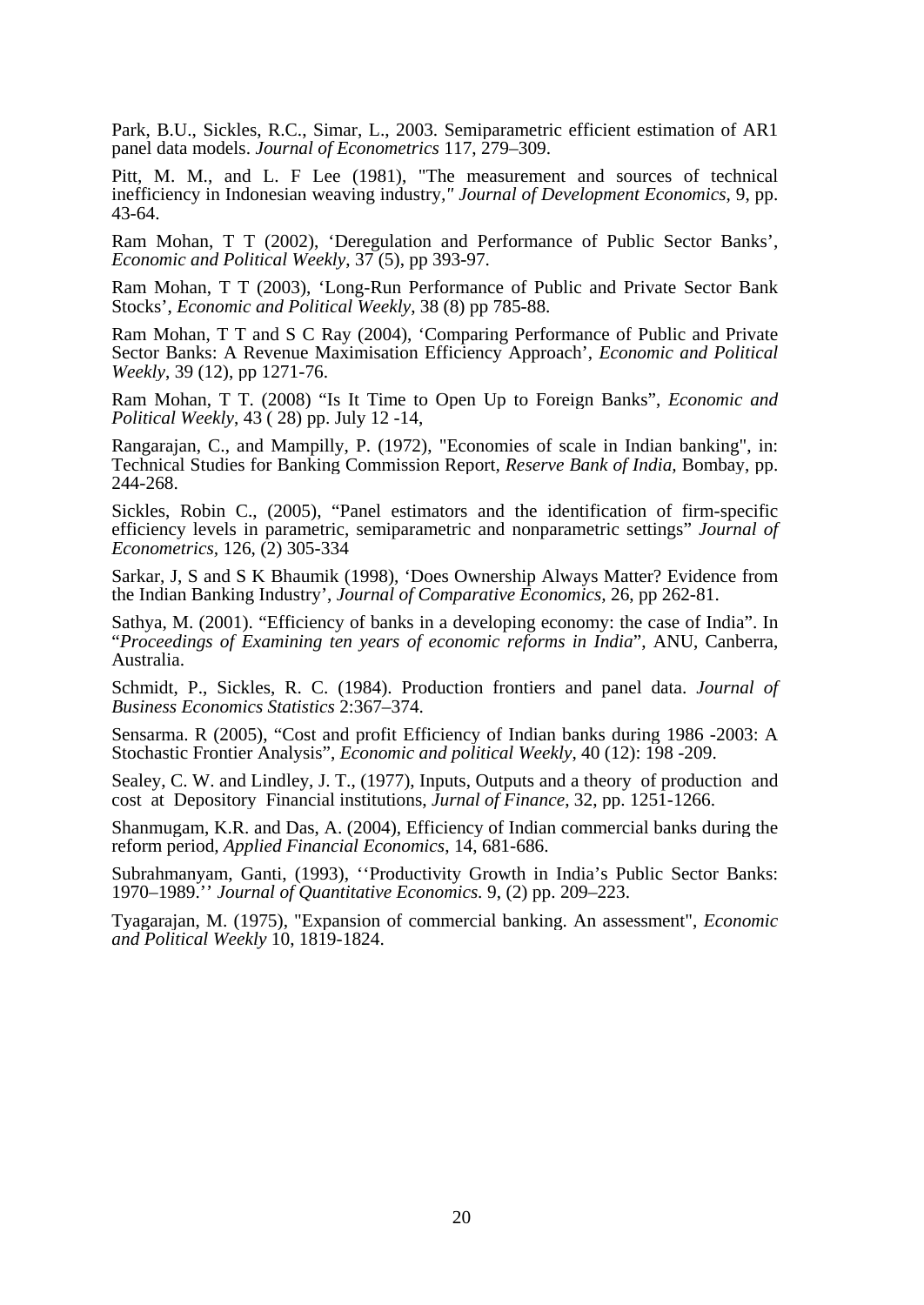## **Appendix[9](#page-22-0)**

**Estimation of the Slope Parameters as Proposed by Robin C. Sickles,'(**Sickles 2005:308**)'** In this section we review the principles used to derive a semiparametric efficient estimators for analyzing productive efficiency. The basic ideas are somewhat intuitive. Let  $(X, Y)$  stand for a model's generic observations on the exogenous and endogenous variables and let *P* be the set of all possible joint distributions of  $(X, Y)$ . In the semiparametric model there are parameters of interest (e.g., the slope parameters) and parameters that are of indirect interest and are referred to as nuisance parameters (e.g., the distribution of the effects in a panel frontier model). Partition the parameters of the model (φ) into those of interest (β) and those referred to as nuisance parameters (η). So that  $\phi = (β',η')$ .

1.7) and the probability measure  $P (= P_{(\beta0, \eta0)})$  belong to it, and  $\ell(X, Y, \beta, \eta)$  denote the log Let *P<sub>0</sub>* be a regular parametric sub model (see Ibragimov and Has'minskii, 1981, Section likelihood of an observation from  $P_{(\beta,\eta)}$ . Now let the scores with respect to the parameters of interest and the nuisance parameters be

$$
\ell_{\beta}(X,Y) = \frac{\partial \ell}{\partial \beta} \bigg|_{(\beta_o,\eta_o)} \text{ and } \ell_{\eta_j}(X,Y) = \frac{\partial \ell}{\partial \eta_j} \bigg|_{(\beta_o,\eta_o)}, \text{ respectively,}
$$

where  $\eta = (\eta_{1,\dots,1}, \eta_k)$  which defines the efficient score function as  $\ell^* = \ell_\beta - \pi(\ell_\beta)[\ell_\mu]$ . The vector  $\lbrack \ell_n \rbrack$  simply denotes the linear span (S) generated by  $\lbrack \ell_{n_j} \rbrack_{j=1}^K$ , and  $\pi(\ell|S)$  denotes the vector of projections of each component of  $\ell$  onto the space S. in that case the scores with respect to the parameters of interest are projected onto the nuisance parameter tangent space and then the scores are purged of these projections to get the efficient scores. Thus, they are designed in a way to be orthogonal to information contained in set of nuisance parameters. Such an estimator of the parameters of interest is adaptively estimable (Pagan and Ullah, 1999, p. 218) in that it does not require knowledge of the nuisance parameters but is still efficient. The estimator of  $\beta$  is called semiparametric efficient if it is asymptotically normal with mean β and variance  $N^{-1} \Gamma^{-1}(P; \beta)$  where  $I(P; \beta) = E\ell^* \ell^*$  is the information matrix for the semiparametric estimator of  $\beta$ . The asymptotic distribution of the semiparametric

<span id="page-22-0"></span><sup>&</sup>lt;sup>9</sup> This appendix is to highlight the methodology proposed and developed by Sickles, (2005), which we use for our case with slight modification stylized to our case.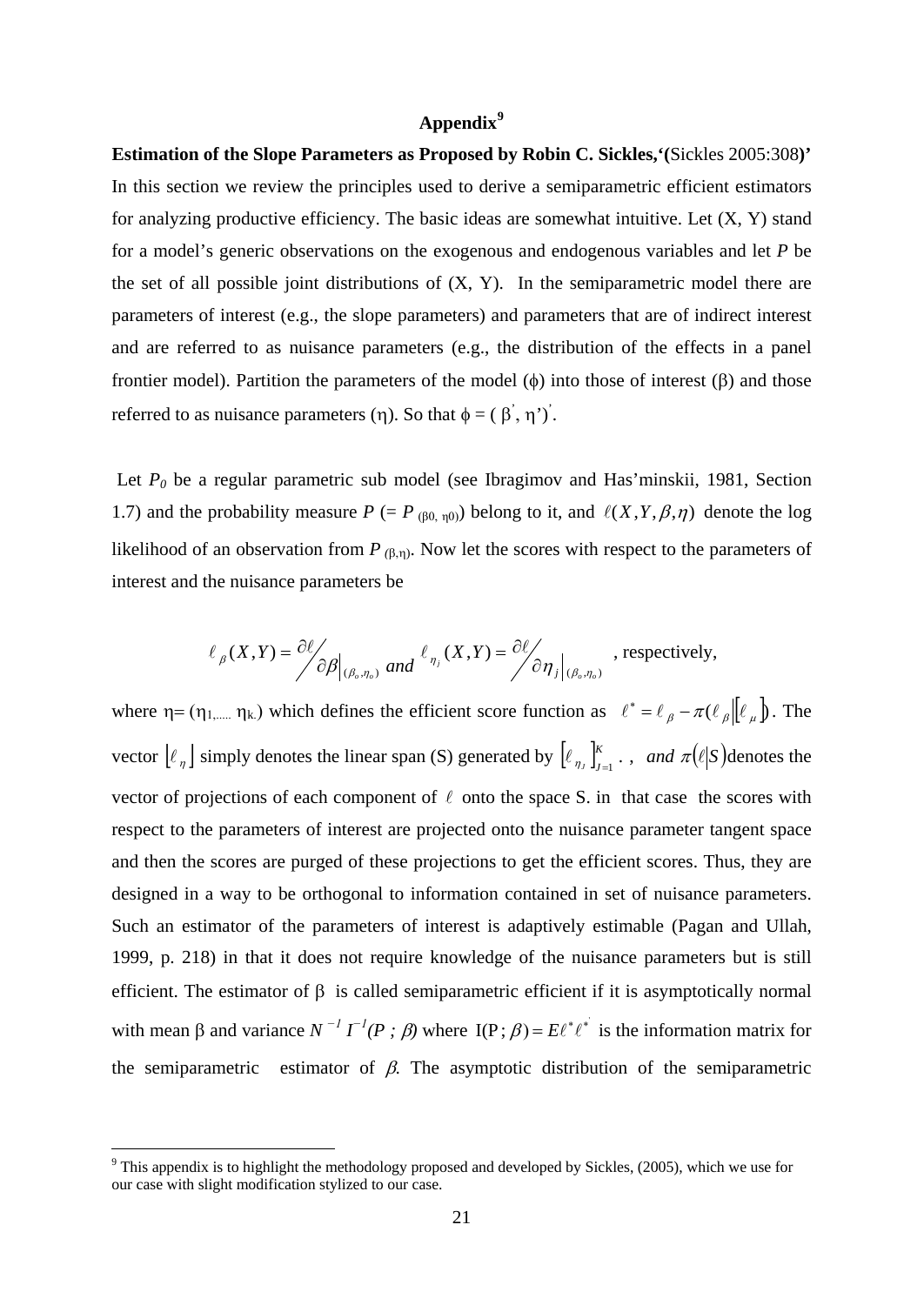efficient panel estimator  $\hat{\beta}_{N,T}$  is:  $\sqrt{NT(\hat{\beta}_{N,T} - \beta)} \rightarrow N(0, I^{-1}(P;\beta))$ . For a further readings on the method of finding  $I(P; \beta)$  is discussed in Bickel et al. (1993).

#### **Estimation of individual effects and the level of the frontier function**

Now given a semiparametric efficient estimator  $\hat{\beta}_{N,T}$  it is natural to predict the individual efficiency effects  $\alpha_i$  by the within residuals  $S_i(\hat{\beta}_{N,T})$ .

$$
\hat{\alpha}_i = \overline{S}_i \big( \hat{\beta}_{\scriptscriptstyle N,T} \big)
$$

With fixed T (Park et al. 1998) show that

$$
\hat{\alpha}_i-\alpha_i=O_{_{P}}\!\!\left(\!N^{-{\rm l}/2}\right)
$$

With  $T \rightarrow \infty$  and N fixed or tending to infinity (Park et al. 1998) also show that

$$
\sqrt{T}\big(\hat{\alpha}_i - \alpha_i\big) \rightarrow N\big(0, \sigma^2\big)
$$

The relative technical inefficiency of the  $i<sup>th</sup>$  firm with respect to the  $j<sup>th</sup>$  firm is specified by the difference between efficiency effects  $(\alpha_i - \alpha_j)$ . This can be estimated by  $(\hat{\alpha}_i - \hat{\alpha}_j)$  which has the asymptotic *N* (0,  $2\sigma^2$ ) distribution when normalized by  $\sqrt{T}$  under the same assumptions. The support of the Marginal distribution of the effects  $\alpha_i$  is the upper (lower) boundary B.

A natural estimator of this quantity is

$$
\hat{\beta} = \max_{1 \leq i \leq N} \overline{S}_i \left( \hat{\beta}_{N,T} \right).
$$

This fact was pointed out by econometricians like Greene (1980) and utilized by Schmidt and Sickles (1984) and Cornwell et al., (1990) in developments of their panel stochastic frontier estimators. Let  $\alpha(N) = \max_{\alpha} \alpha_{N}$  $i \leq N$ 1  $\leq i \leq$  $=$  max  $\alpha_i$ . Then under a set of mild regularity conditions as T

 $\rightarrow \infty$  the following can be proven:

1) For fixed N, 
$$
\sqrt{T}(\hat{B} - \alpha(N)) = O_p(1)
$$
.  
\n2) For Large N,  $\sqrt{T}(\hat{B} - \alpha(N)) = O_p(\log N)$ .  
\n3) For Large N,  $\alpha(N) - B = O_p\left(N^{-\frac{1}{\delta+1}}\right)$ .

Here the choice  $\delta$  determines the extent to which the marginal density of the effects has a certain non-negligible mass near the boundary point B. When  $\delta = 0$  which would be the case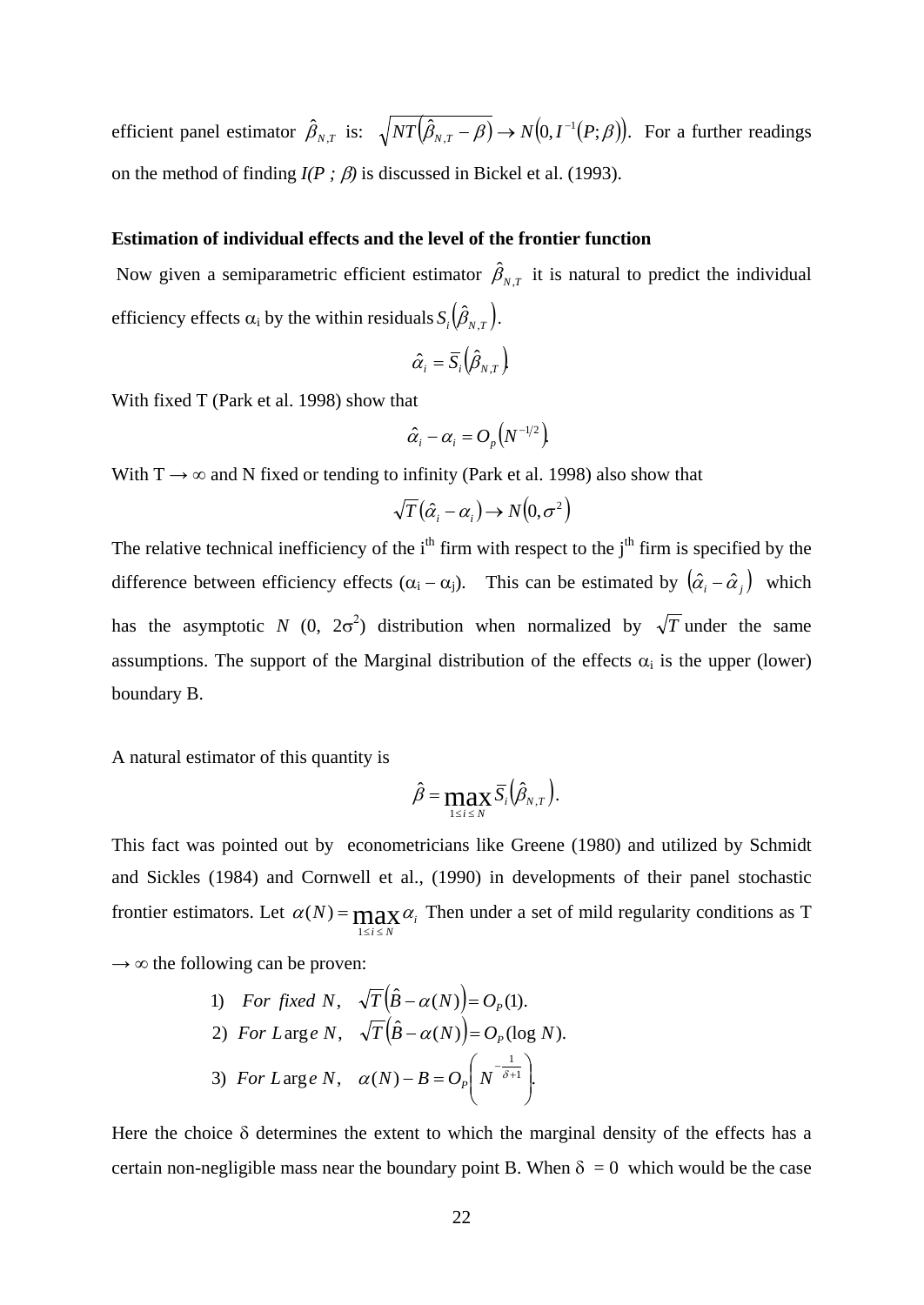where the density at the boundary stays away from zero (such as a shifted half-normal or exponential), then  $\hat{B} - B = O_P(T^{-1/2} \log N + N^{-1})$  if both N and T go to infinity.

#### **The (PSS) Semi Parametric Estimation (SPE)**:

The models for which the SPE estimators have been derived / vary depending on how the basic model assumptions are modified to accommodate a particular issue of misspecification of the underlying efficiency model. The estimators we use in our study are based on the series of papers by Park and Simar (1994) and Park et al. (1998, 2003a, b) and are all based on principles discussed in the previous subsection. The interested reader can find the technical derivations of these estimators in these papers.

The derivations of the SPE estimators believe the random effects and all of the regressors are dependent and therefore we specify a joint distribution using kernel smoothers. With the joint distribution specified as h  $(\cdot, \cdot)$ , PSS (1998) showed that the SPE efficiency estimator is the familiar "Within Efficiency Estimator" introduced by Schmidt and Sickles (1984). Implementation of this estimator (and its variants below) utilize kernel functions K with bandwidth parameter(s)  $s_N$  which tend to zero at certain rates. When there is no correlation between the effects and the regressors then the within estimator is no longer semiparametric efficient. In this case the joint distribution of the effects and regressors is:

$$
h(\cdot, \cdot) = h_1(\alpha) h_2(X) \dots \dots \dots \dots (2)
$$

The semiparametric efficient estimator for this pure random effects model is derived in Park and Simar (1994). When there is correlation between the effects and a subset of "*q"* regressors  $X^{(2)}$ <sub>it</sub> where  $X = [X^{(1)}, X^{(2)}]$  then we can assume that  $\alpha_i$  and  $X^{(1)}$ <sub>*it*</sub> are conditionally independent in which case the joint density of the effects and the regressors can be written as:

*h* (α, X(1), X(2)) = *h*1(α, X(2)) *h*2(X(1)|X(2)). …………….(3)

A variant of this model is one in which the dependence between  $\alpha$  and  $X^{(2)}$  is through long run levels of  $X^{(2)}$ . In the stochastic frontier production function setting this sort of dependency between  $\alpha$  and long run levels in  $X^{(2)}$ , proxied by  $\overline{X}^{(2)}$ , may be a natural result of misapplication of technology accompanied by long run changes in factors which contribute to technology's misapplication. Although one can allow for general dependencies between